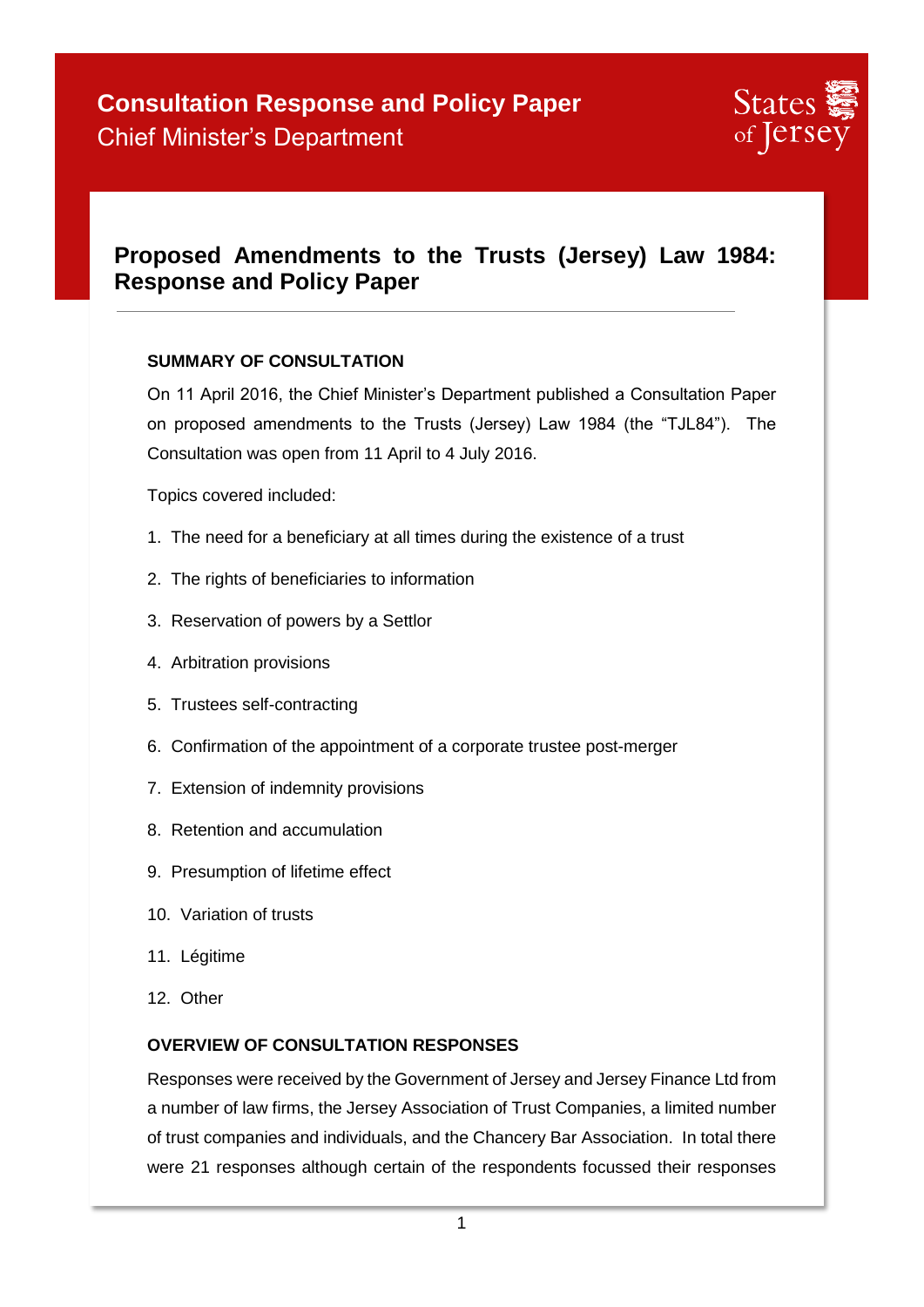

only on specific sections of the Consultation Paper. Most respondents supported clarification of any uncertainty as to the provisions of the TJL84 with a recognition that the reputation and integrity of the law relating to trusts in the island was key to the continued growth and stability of the finance industry. There was broad agreement on a number of the proposals (including that certain steps should not be taken) but in relation to certain other proposals there was a lack of sufficient consensus to support taking forward changes at this stage.

#### **GOVERNMENT RESPONSE TO CONSULTATION**

As noted in the Consultation Paper, the trusts industry in Jersey offers a sophisticated product and a high level of service to a worldwide body of clients, making Jersey the trusts jurisdiction of choice. The TJL84 is not, and was not intended to be, a codification of the law. The Government is conscious of the need both to preserve the integrity and reputation of the TJL84 and also to keep it under review in the context of evolving industry practice and developing jurisprudence to ensure that there is maximum flexibility for clients within an appropriate and legitimate framework. The various amendments discussed within the Consultation Paper drew on the work of the Jersey Finance Trusts Law Working Group (the "Working Group") made up of leading industry practitioners. The responses to the consultation and the wider policy considerations have also been discussed and developed with the Working Group and the Government is most grateful to the members of the Working Group for their input.

In summary, the Government intends to make the following changes to the TJL84:

- reworking of Article 29 dealing with the provision of information to beneficiaries;
- a clarification of certain of the provisions relating to the reservation of powers by a settlor;
- extension of the indemnity provisions in Article 34 to cover lifetime distributions and also to enable individual officers and employees to benefit from the indemnities and to permit them to directly enforce them in certain circumstances;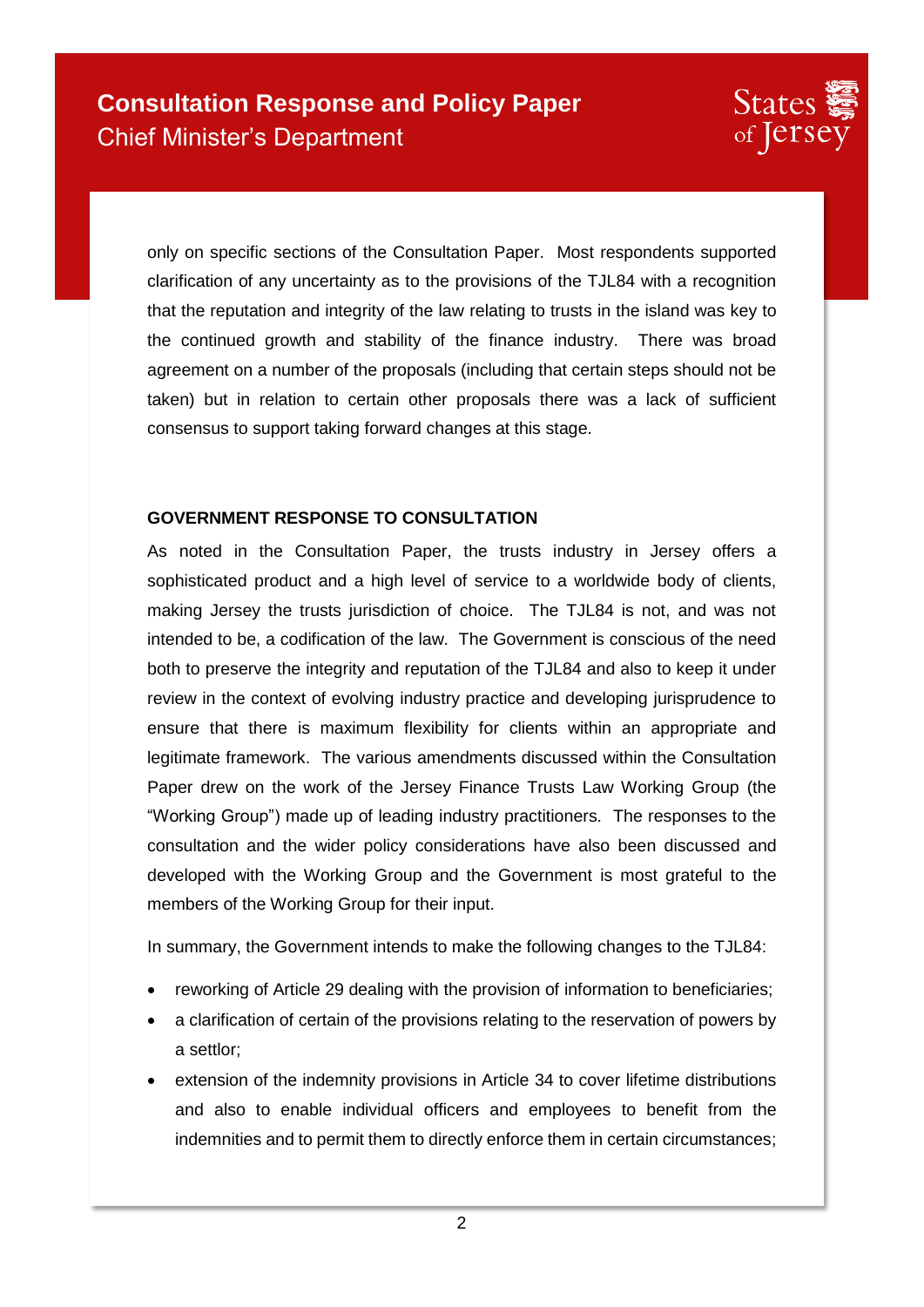

- widening of the options as to accumulation and distribution of trust income with the default position being the retention of income in its character of income;
- introduction of wording to confirm a presumption that unless specified otherwise, a trust will take immediate effect on the property vesting in the trustee; and
- limited widening of the power of the court to vary a trust where it is not possible to find or consult all adult beneficiaries.

The Government will continue to review the issues arising as to the need for beneficiaries at all times during the existence of the trust and may decide to introduce further amendments in this regard in accordance with such review.

Respondents broadly agreed that changes to the TJL84 in respect of arbitration, trustees contracting with themselves in different capacities, and court variation (save as set out above) should not proceed.

Given the strength of the response to this particular section of the Consultation Paper, the Chief Minister's Department intends to liaise with the Legislative Advisory Panel to issue a Consultation Paper in respect of the current légitime (or forced heirship) provisions in order to gauge the appetite in the broader community of Jersey for change. It is not intended to make any stand alone change to the TJL84.

Changes pertaining to the confirmation of the appointment of a corporate trustee post-merger will be progressed by way of amendment to the CJL91.

Finally, certain of the responses to the Consultation Paper suggested that the Government should consider the development of an alternative trusts regime similar to the Cayman Islands STAR Trust. The Government intends to explore this option as a separate project for consideration through further consultation.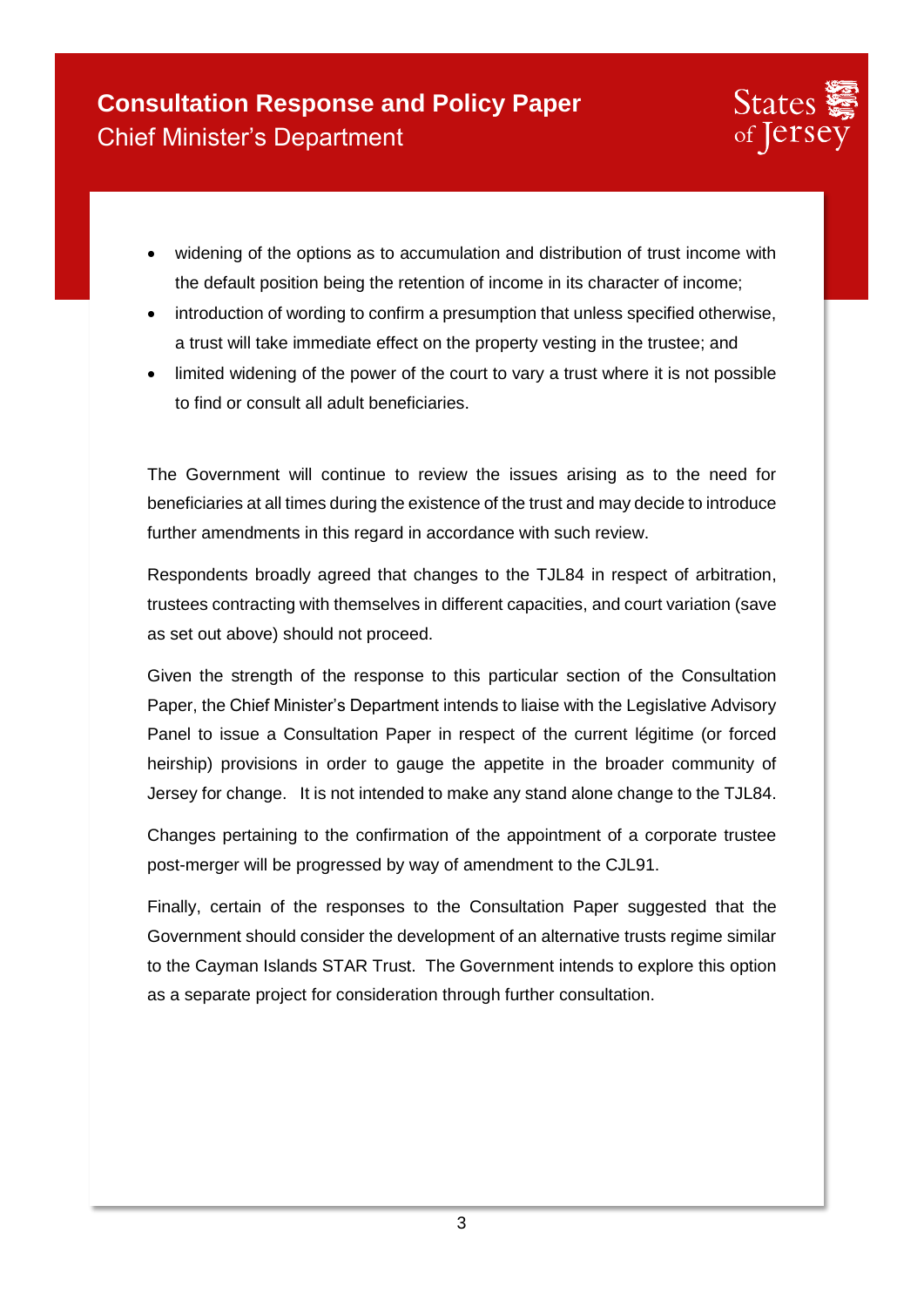

#### **Summary of responses to the Consultation Paper on proposed amendments to the Trusts (Jersey) Law 1984**

The Consultation Paper set out proposed amendments to the Trusts (Jersey) Law 1984. There was consensus around many of the proposals, but on some topics there was a divergence of views. This document summarises responses to each section of the Consultation Paper and confirms the changes that will be incorporated into the seventh amendment to the TJL84.

Sections and questions are numbered as per the original consultation which should be read alongside this document, together with a copy of the TJL84.

### **Section 1: The need for a beneficiary at all times during the existence of a trust**

*Question 1 Should the Government of Jersey take steps to place beyond doubt the position as to the need for a beneficiary at all times during the existence of a trust?* 

*Question 2 If so, please comment on the above proposal. If you consider that there are alternatives, please state what they are.* 

*Question 3 How should the Government of Jersey consider addressing the policy question in respect of the potential for there to be a trust with an indefinite trust period and class of beneficiaries without any existing or ascertained members at the time of creation and which class does not close for as long as the trust subsists?* 

The cases discussed in the Consultation Paper were generally seen as being correctly decided: the issue in each was that there was no way of knowing who the beneficiaries might be at any time at all as, by mistake, neither individuals nor classes were specified. This was not the same as having a situation where the beneficiaries are specified as members of a class albeit that no members of that class may yet be in existence and may not come into existence for a certain time period. The first situation arose as a result of negligence and at least one respondent considered that remedies were already in place to resolve this, namely to sue the person responsible for the error and/or to seek rectification of the trust deed.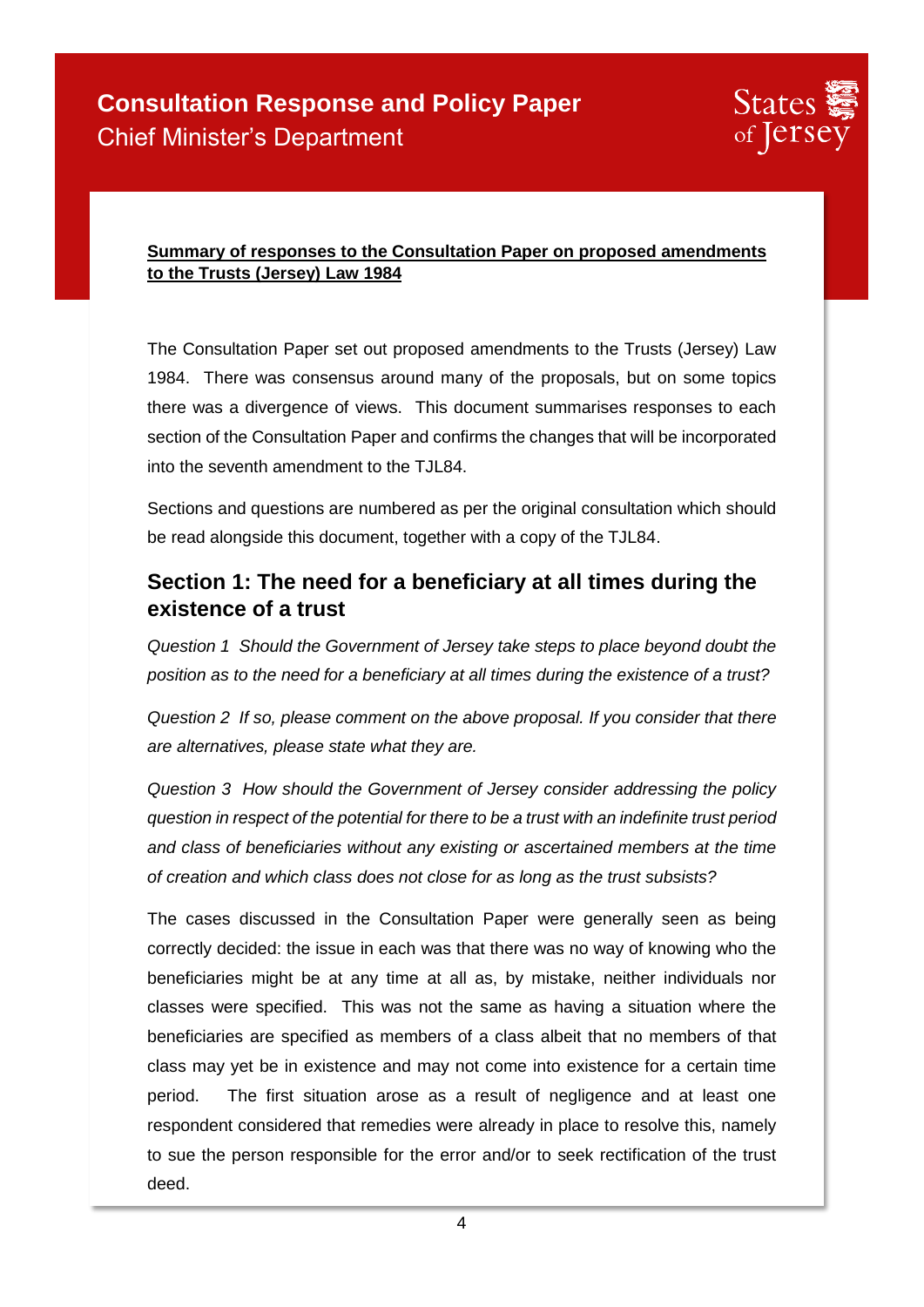

The Government recognises the importance of reducing any perceived uncertainty and notes the point made by a respondent who highlighted the increasingly international/global and competitive environment in which Jersey's financial service providers are operating. Whilst the overall response was that amendment was not strictly necessary it being clear from the TJL84 as currently drafted that it is '*not necessary for the beneficiaries to be in existence at the time of the creation of the trust provided they become ascertainable during the trust period.*', it might, however, be prudent to confirm the situation to remove any such perceived uncertainty.

The broader question of who should hold the trustee to account if there is no beneficiary at a particular point in the lifetime of a trust troubled certain of the respondents with one respondent considering that this concern was so fundamental, such a situation should not be permitted. Another respondent, however, acknowledged that such situation can arise in any event, for example, where there are only minor beneficiaries or, where beneficiaries are unaware that they are beneficiaries in certain situations. The Government notes the link between this section and the proposals discussed in Section 2 of the Consultation Paper (the rights of beneficiaries to information). A potential solution proposed by respondents and mentioned in the Consultation Paper is to have an enforcer or other third party with responsibility for overseeing the trustee. The option of adopting a regime akin to that of the STAR trust in the Cayman Islands (where, most pertinently for these purposes, an enforcer appointed pursuant to the trust deed or by court order rather than a beneficiary has the right to enforce the trust) was canvassed as an alternative by at least one respondent. The Government intends to consider this option further with the Working Group in light of considerations under Section 2 of the Consultation Paper.

In respect of question 3, one of the industry body respondents concluded that the amendments made to the TJL84 by the Trusts (Amendment No. 5) (Jersey) Law 2012, which made it clear that a non-charitable purpose trust, the purpose of which could simply be to hold or own property indefinitely, is permitted, paved the way for a trust with an indefinite trust period and a class of beneficiaries without any existing or ascertained members at the time of creation and which class does not close for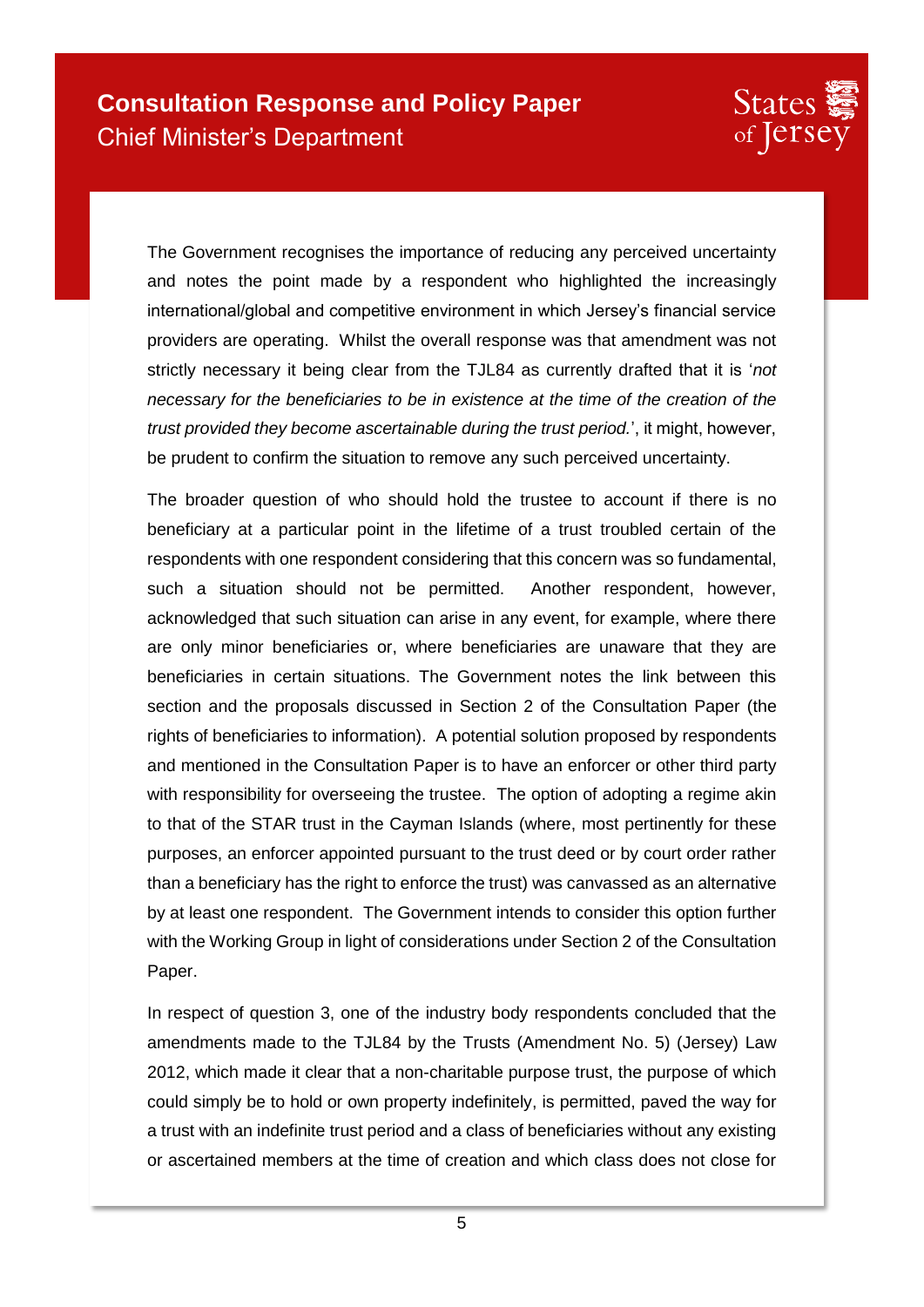

as long as the trust subsists. In any event, it was said that in reality, it was unlikely that settlors would wish to put assets of real value out of use or enjoyment for an indefinite period. Another respondent considered that the fact that trustee fees would have to be paid would be a disincentive to this situation in practice. Alternatively, there could be a limit on how long the period when there was no beneficiary (or any alternative person to enforce the trust) could continue, particularly given there is no perpetuity period in Jersey (unlike in England and Wales).

One of the industry associations suggested that a proposal to permit the only beneficiaries being defined as a class comprising those added in exercise of a power by the trustees (see para 1.12 of the Consultation Paper) was a step too far and that such a trust would be too uncertain. It was not aware of any demand for such a trust. The Government is not proposing to make any amendments to this end.

One respondent commented that any perception that Jersey was permitting the development of a 'money box structure' (where the trustee holds assets for an indefinite time without knowing for whom he is holding them) would be unattractive. The Government agrees that any amendment (and the TJL generally) must not provide any scope for potential circumvention of the various monitoring and reporting requirements in connection with money laundering and other international regulatory standards.

#### **Conclusion**

The Government will consider the responses to the Consultation Paper further with the Working Group before confirming its proposals in this regard.

## **Section 2: The rights of beneficiaries to information**

*Question 4 Should there be a full iteration of the principles of disclosure or do you consider that Article 29 should be reworked so as to provide greater clarity and in particular to remove the double negative? The alternative is that, given the case law on the subject thus far, the provision should be left untouched.*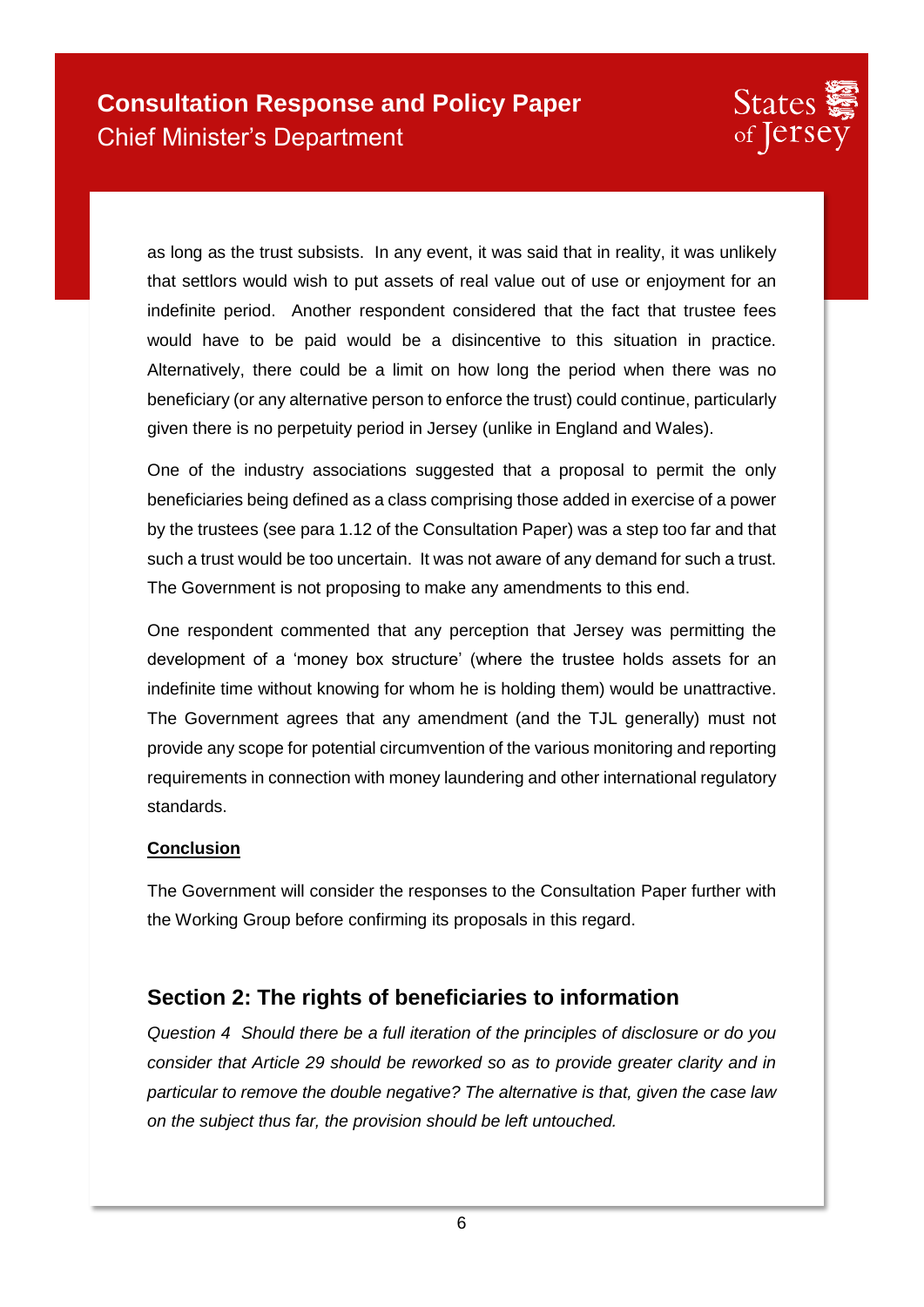

*Question 5 Should the rights of a beneficiary to obtain information about a trust be restricted in statute or by way of election in the trust deed if so required? What is the minimum level of information that must be given to beneficiaries to maintain trustee accountability?* 

*Question 6 Alternatively, is there another approach that should be considered?* 

*Question 7 Is it appropriate to offer an opportunity for a settlor to transfer the rights to information to a third party? If so, should there be a restriction on who that third party should be – for example, that they are a Protector, or an Enforcer or acting in some fiduciary capacity?* 

All but one of the respondents who commented on this section, clearly agreed with the proposal to rework Article 29 and in particular to remove the double negative which was seen as confusing. Many respondents also agreed that the Guernsey provisions (with some modifications) could be a convenient starting point for any amendment and it was noted by one respondent that they had not been able to locate any adverse market commentary in relation to these sections since their introduction. A full iteration of the principles of disclosure was not seen as either necessary or desirable with more than one respondent noting that the TJL84 was intended to be a framework and not a codification.

Respondents were, not unexpectedly, more cautious as to the appropriateness of restricting the rights of a beneficiary to information. Whilst '*Settlor autonomy should be respected and it may be legitimate to restrict access to information in particular cases…',* said one respondent*, '…there is clearly a tension with the need to hold a trustee accountable'*. Many respondents reiterated that the duty of trustees to account to beneficiaries is fundamental to the concept of the trust and part of the 'irreducible core' of obligations as per Armitage v Nurse [1997] EWCA Civ 1279. It was key to the recognition of trusts across jurisdictions and care must be taken that a trust is not later found to be invalid in Jersey – or elsewhere - due to it having such extensive restrictions on the information to be provided to beneficiaries.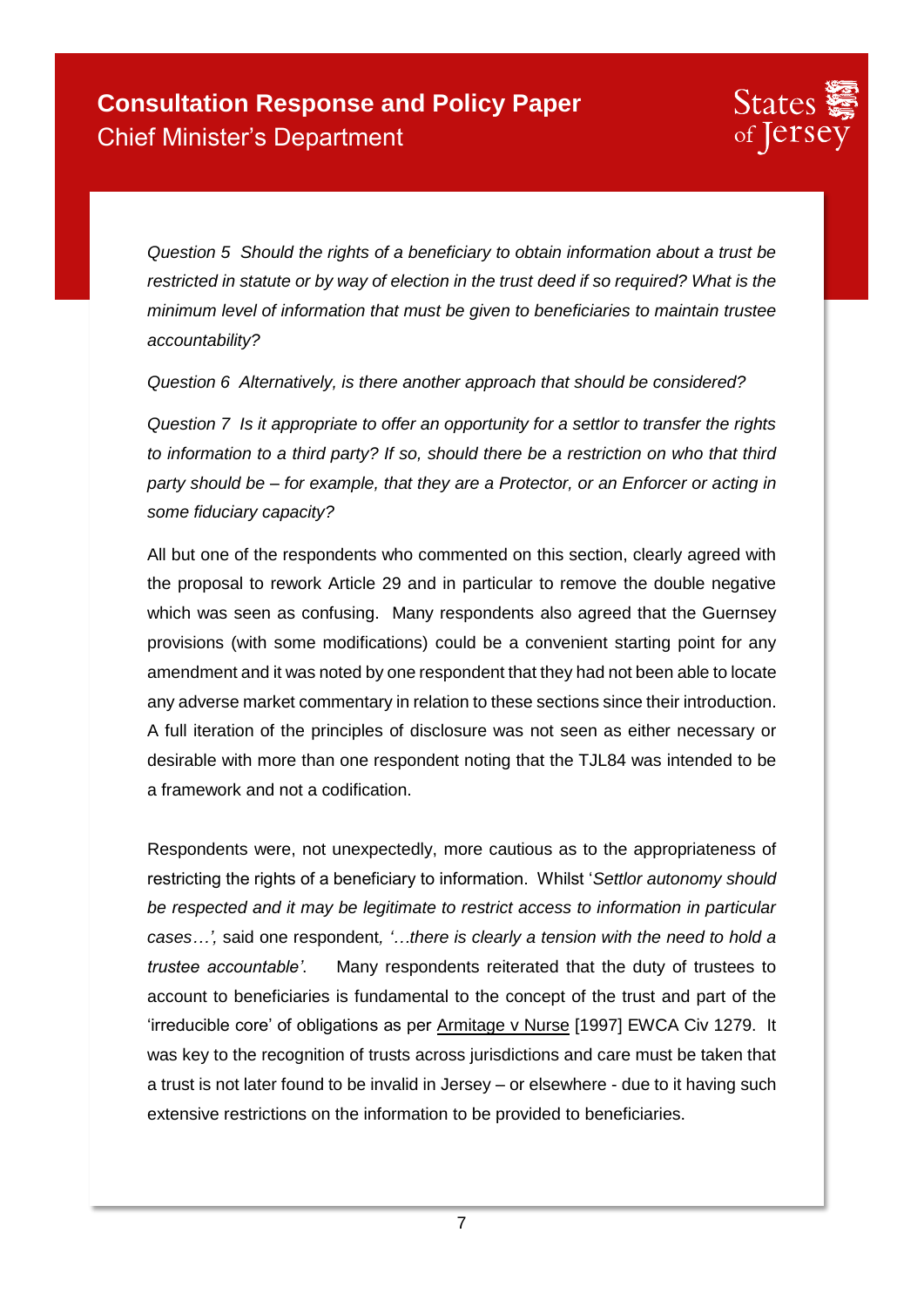

However, there was a general acknowledgement that there might be valid reasons for limiting the information provided to beneficiaries as highlighted in the Consultation Paper. One industry group confirmed that it would be helpful in their view to clarify how far the terms of a trust can go in restricting rights of beneficiaries to information given that such limits are often requested by clients and their advisers when creating trusts for completely legitimate reasons (such as the age of beneficiaries). The three trust company respondents echoed this view. One respondent was aware of certain ultra-high net worth clients who, concerned how their children would behave knowing they were likely to benefit from very significant trust funds, were intending to move their Jersey trusts to another jurisdiction where it was permissible not to give information to the beneficiaries. Another respondent considered that there might be an age limit of say 35 years of age after which absent other factors (such as criminal activity or family security risks) disclosure must be made.

However, in terms of a minimum level of disclosure, the general view was that this should not be stipulated but might be put as '*disclosure of the state and amount of the trust property'* (following the Guernsey example) without further specification. Alternatively, the current definition of 'accounts' as set out in case law could remain as the relevant level of minimum disclosure. One respondent suggested that the relationship (for these purposes) was akin to that between a company and its shareholders and a beneficiary should be entitled to the same information as a company shareholder, with an obligation on a trustee to prepare annual accounts to be made available to the beneficiaries on request. Most respondents who considered it believed that a beneficiary must always have the right to apply to the court if the level of information provided was considered insufficient.

The response to the proposal that a third party should be appointed to exercise the rights of a beneficiary in this respect was mixed. The industry association was not supportive of this proposal being introduced in Amendment No. 7. Whilst the principle was seen as potentially helpful and some of their members were keen to see the introduction of a similar scheme to the STAR or VISTA product found in Cayman and the BVI respectively, this was seen as a significant project in its own

8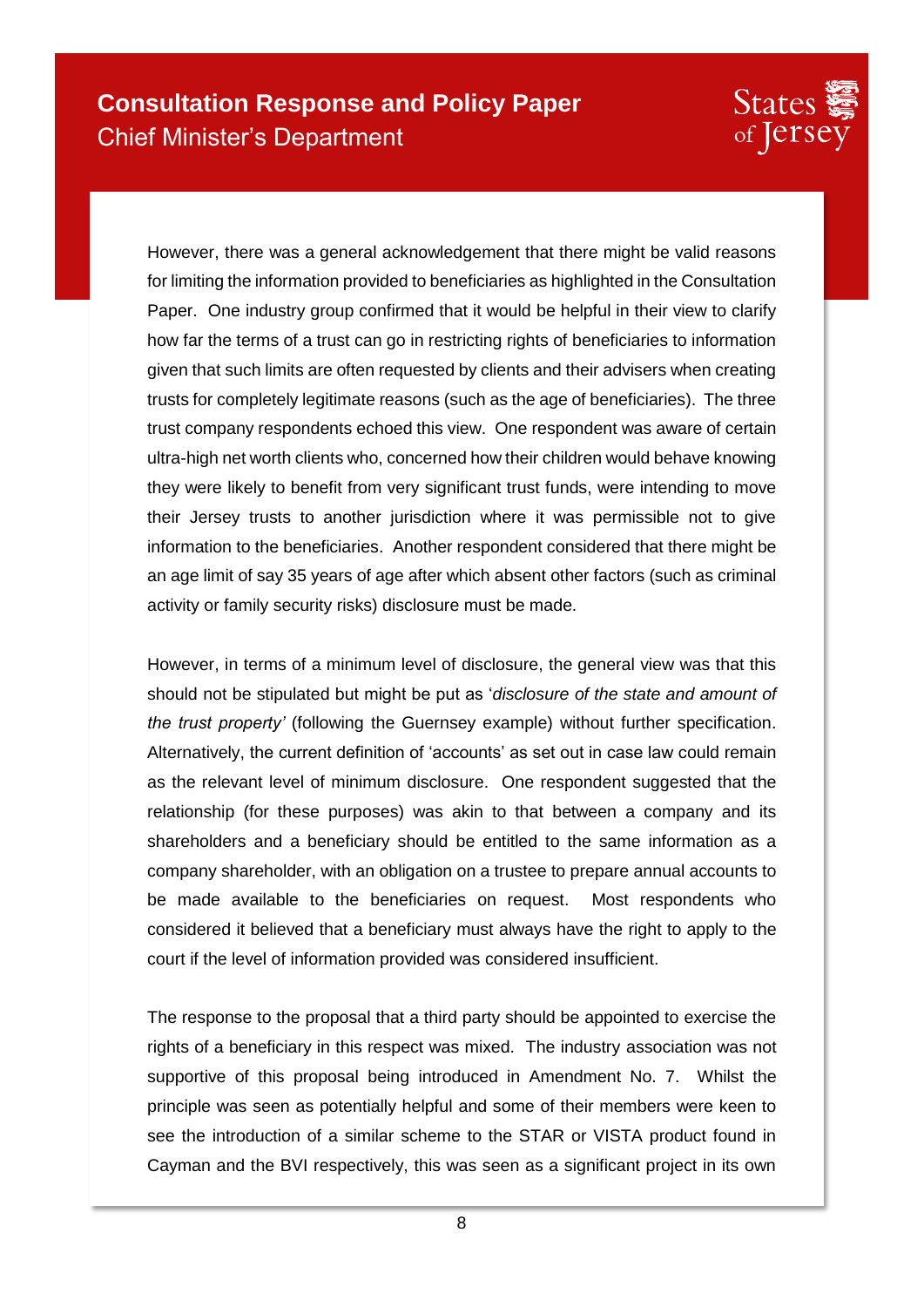

right which should be separately investigated, with it being imperative that the strength of the existing trust concept is not undermined. Another respondent warned that '*flexibility of drafting/structuring trusts is important … but so too are the reputation and integrity of Jersey trusts'*. One respondent wondered how assiduous a third party might be in carrying out their functions especially if nominated by and linked to the settlor in some way. In addition what was the duty of the third party if a breach of trust on the part of the trustee was identified?

However, a number of respondents considered that the proposal had merit if limited to specified persons such as an Enforcer or Protector who occupied a fiduciary role. One trust company respondent pointed out that there was already an issue of who holds the trustee to account if the beneficiaries are all minors, or indeed if the beneficiaries are not actually aware that they are beneficiaries of a trust. Two respondents in fact raised this latter point questioning whether or not there is any requirement on a trustee to inform a beneficiary of their status as a beneficiary or to provide information on the trust even if they are unaware of its existence and are in fact unlikely to benefit in the foreseeable future (for example if they are discretionary objects).

#### **Conclusion**

The Government intends to bring forward amendments to rework Article 29 to remove the double negative and to reflect the current case law. A beneficiary's right to information is always subject to the overarching discretion of the court. Furthermore, it can be restricted or enlarged by the terms of the trust (save that a complete restriction as to the provision of the documents referred to at the current sub-paragraph (d) – essentially the accounts – will not be valid). Any restriction must be considered against the principles of accountability. The trustee has a discretion to refuse disclosure if it is considered to be in the best interests of the beneficiaries as a whole with a beneficiary able to apply to the Royal Court for disclosure if he or she considers the level of information provided is insufficient. There is no intention to specify with precision the principles of disclosure or what must be disclosed even if that were possible.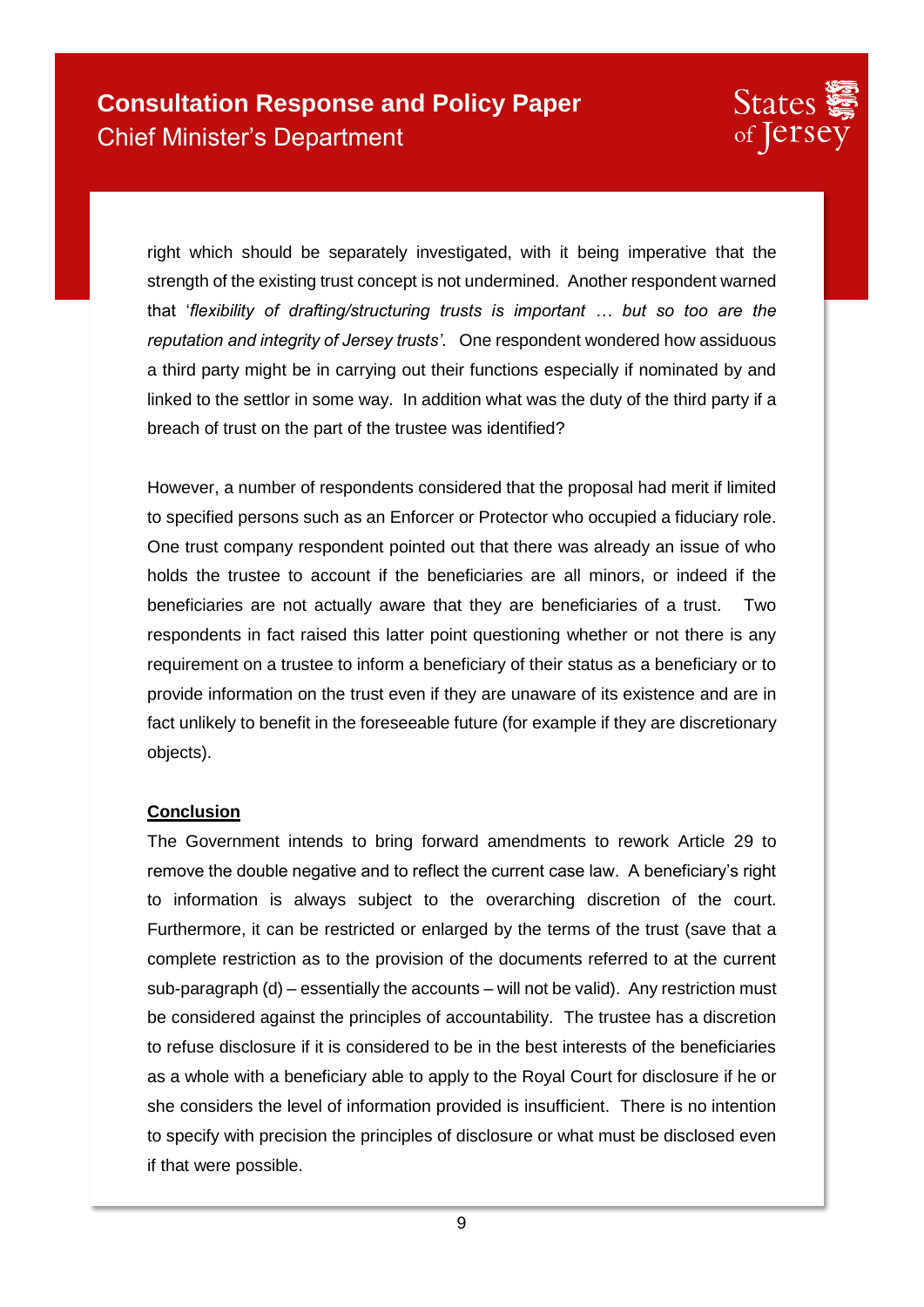For the time being the Government is not minded to pursue the proposal for a third party to have a duty to enforce the trust on behalf of the beneficiaries. However, as certain of the responses to the Consultation Paper indicated that the Government should look at the development of an alternative trusts regime similar to the Cayman Islands STAR Trust, the Government intends to further explore this option as a distinct project during 2017, for consideration through further consultation.

### **Section 3: Reservation of powers by a Settlor**

*Question 8 In respect of each of the above amendments, do you consider that the amendments enhance the TJL84 as currently drafted and should be made in the suggested or similar form?* 

*Question 9 Do you agree with the suggestion that no amendments should be made to certain provisions as set out above? If not, what amendments should be made and why?* 

*Question 10 Do you agree that the terms of the trust should be able to expressly specify that reserved powers are held on a personal rather than fiduciary basis*?

Various amendments were proposed in the Consultation Paper in order to clarify and enhance Article 9A of the TJL84 which deals with powers reserved to the settlor of a trust. The proposed amendments were set out in ten sub-paragraphs some of which attracted more comment than others and so are taken separately below. Reference should be made to the Consultation Paper for the detail of the proposals.

Certain respondents commented that the settlor of a trust may provide for the equivalent of many of the provisions in the drafting of the trust deed. This point is accepted but is not a complete answer and other of the respondents considered that the proposals, in general, were a helpful clarification and should be pursued, thereby enhancing the TJL84.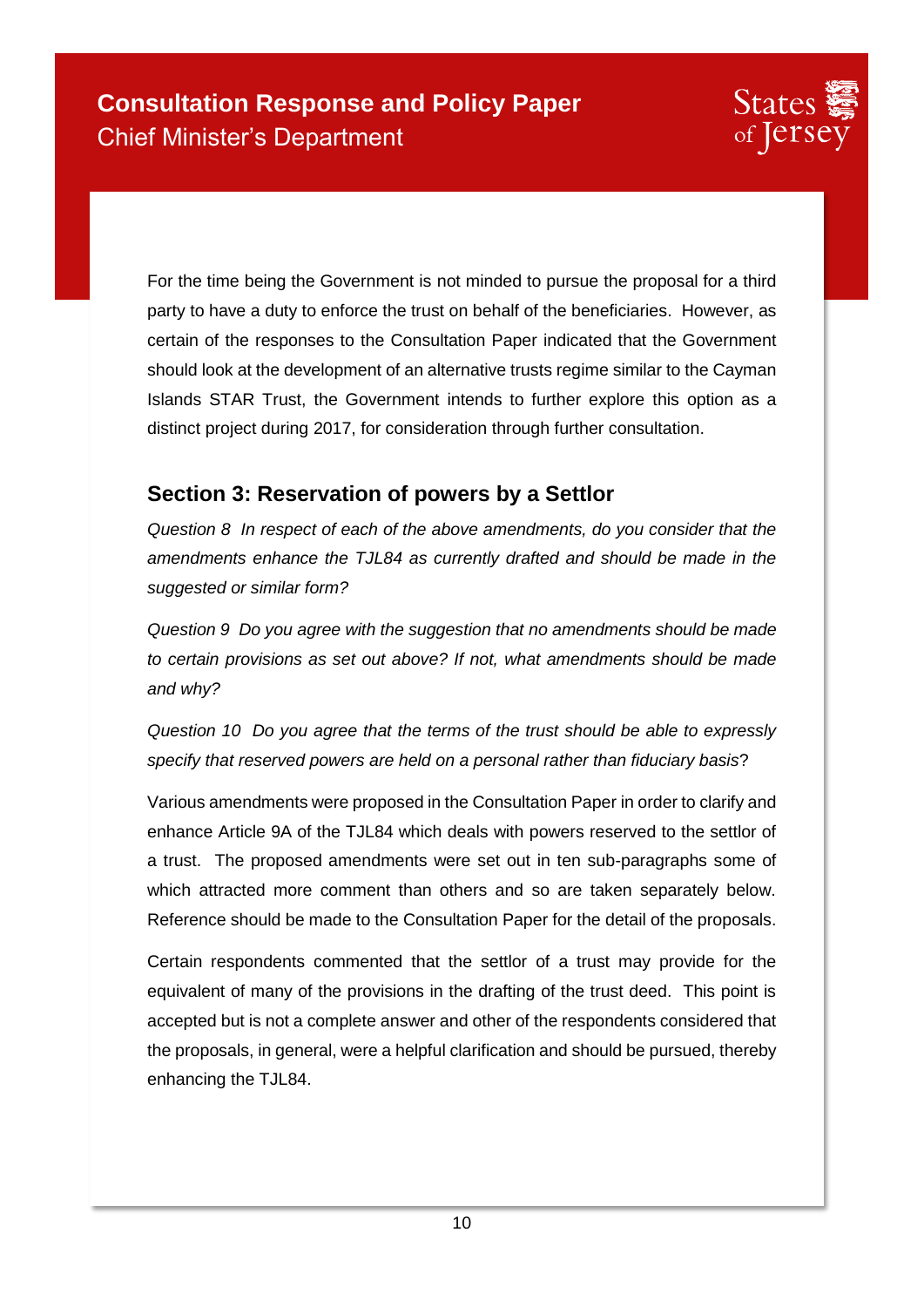

### **(i) Article 9A(1)(a) insertion of the words '***the whole of the beneficial interest***' and (b) insertion of the words '***or all***'.**

Many of the respondents pointed out that reservation of '*the whole of the beneficial interest in the trust property*' could potentially be seen as reserving near absolute ownership of the trust assets to the settlor. Such a trust could be seen as illusory in other jurisdictions. The Government is keenly aware of the need to balance the opportunity for a Settlor to reserve certain interests and powers with the need to preserve the effectiveness of a trust and its basic concepts. Accordingly, the Government will not proceed with the amendment to sub-paragraph (a).

The comments directed to the confirmatory amendment to sub-paragraph (b) were positive and the Government intends to proceed with this clarification. These amendments are designed to strengthen the position of a trustee who holds assets outside Jersey but the amendments themselves obviously cannot prevent a challenge in that foreign jurisdiction.

#### **(ii) Widening of the definition of 'corporation' as referred to in Article 9A(2)(c).**

Few respondents dealt specifically with this amendment but those who did supported it. One industry body suggested the addition of the words '*or directly or indirectly*' after '*wholly or partly*' to allow for a trust structure with multiple layers. The Government accepts this additional point and, subject to the comments of the Law Draftsman, will proceed with an amendment to reflect this position.

## **(iii) Article 9A(2)(f) - relating to the power to appoint or remove an investment manager or investment adviser - insertion of the words '***including any person acting in relation to the affairs of the trust or holding any trust property'***.**

The general principle was agreed, but two respondents cautioned against use of the word 'including' which might lead to the unintended effect of expanding the range of persons who should be treated as an investment manager. Furthermore, a person 'holding any trust property' could impinge upon the definition of trustee in Article 2 of the TJL84 and accordingly requires consideration. An industry group recommended the addition of wording to reflect the multi-layered structuring of many trusts. Subject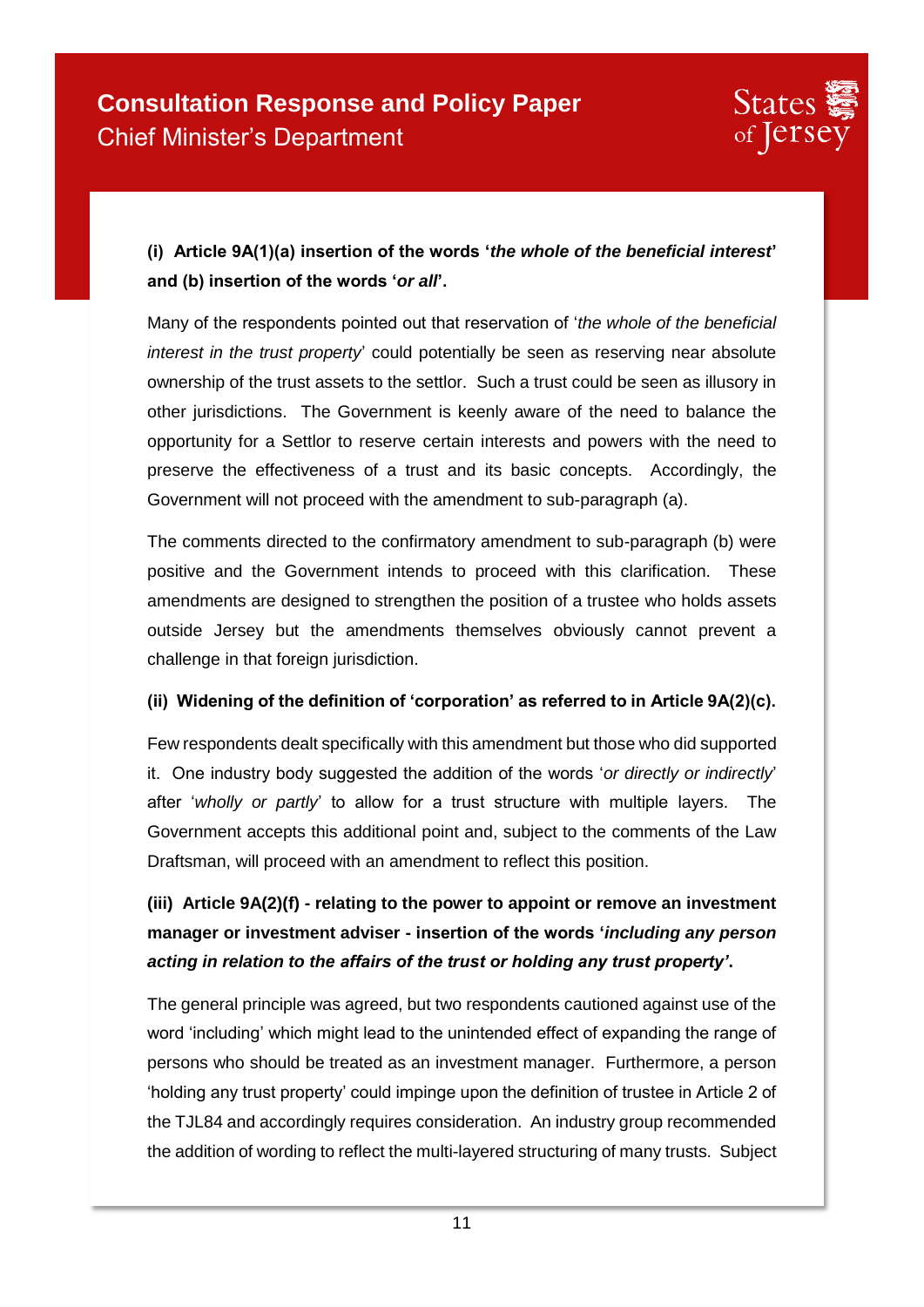

to the comments of the Law Draftsman and adjustment in the wording, the Government will proceed with this amendment.

## **(iv) Article 9A(2)(g) - insertion of power to change the forum for the administration of the trust or to determine the exclusive jurisdiction of the court.**

Respondents were troubled by this proposal noting the Privy Council's observation in Crociani & Ors v Crociani & Ors [2014] UKPC 40 that 'forum for administration' was an opaque term without a well-established technical significance; its introduction into the TJL84 would, therefore, (they said) lead to ambiguity rather than clarity.

A further observation was that the practical and unwanted effect of introducing a power for the Settlor to change the exclusive jurisdiction clause was that the Royal Court of Jersey might end up deciding a case on the basis of affidavit evidence of the law of another jurisdiction and a foreign court might have to conduct a similar exercise. It was also not advisable to imply in any way that the Royal Court was bound to give effect to an exclusive jurisdiction clause which position would be inconsistent with that adopted in Crociani [ibid]. Two respondents were concerned that the effect of an exclusive jurisdiction clause in a trust was often not sufficiently understood by advisors and/or settlors and any amendment would create rather than resolve uncertainty. Furthermore, such a power could lead to forum shopping which might be seen as aggressive.

In light of the responses received, the Government does not intend to proceed with this proposal.

### **(v) Article 9A(3) – confirmation that a trustee complying with the exercise of a power by another power holder is not liable.**

There was a limited response to this particular proposal. Whilst certain of the respondents considered that this should be in the law, others thought it was unnecessary given the current wording already protecting a trustee against a breach of trust. Two law firm respondents noted the link and potential contradiction between the proposed confirmation of no liability and the retention of residual duties owed by the trustee in relation to reserved powers (see below at subsection viii). One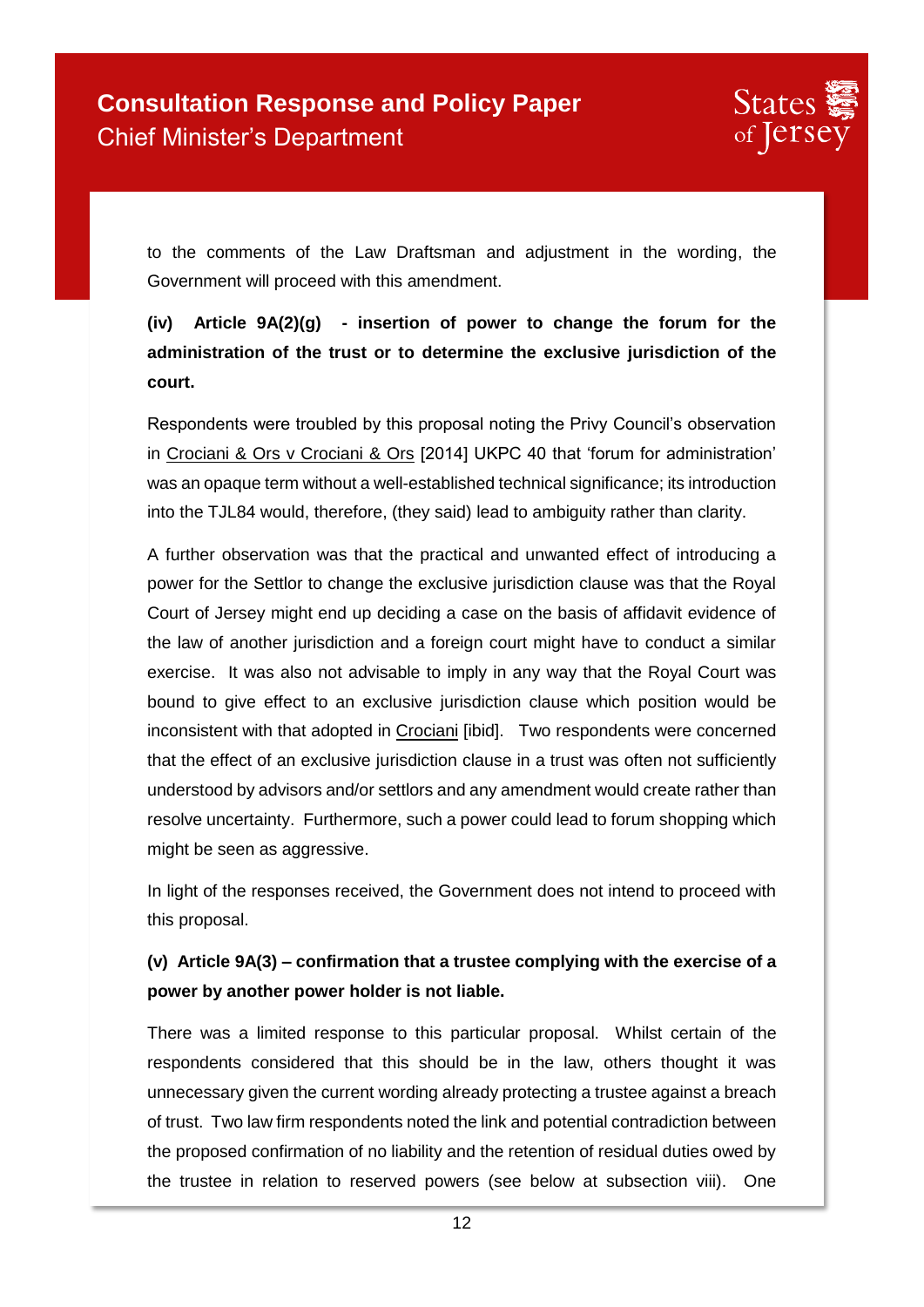

questioned whether it was right that there should be no liability if the trustee was complicit in a breach or a fraud on a power; surely, the trustee had residual duties and could be liable for breaching these. However, the other law firm considered it at least arguable that there is already no obligation on the trustee to monitor the exercise of reserved powers or supervise the actions of a powerholder.

Given the protections already in place and the differences of opinion, the Government has decided not to pursue this amendment at this point in time.

### **(vi) New Article 9A(2A) – confirmation that the holding of a reserved power or interest does not of itself constitute the holder a trustee**

The five responses that dealt with this proposal all agreed with it. The Government therefore proposes to pursue the amendment.

#### **(vii) Personal or fiduciary nature of reserved powers**

There was some difference of opinion between respondents over whether or not it should be permissible for it to be specified in the trust deed whether a reserved power is personal or fiduciary in nature, with the trust company respondents and their industry group in particular considering that the trust deed should be able to specify that powers were held on a personal basis. The further observation was made that this could be done in a trust deed already so that change was not necessary. One respondent considered that there could be inconsistency in the current position where, for example, a power to appoint a trustee in the hands of a trustee is a fiduciary power but in the hands of a power holder is a personal power and another suggested that it might be appropriate to limit the powers which could be prescribed as personal powers in a trust instrument to exclude those which the courts have found to be fiduciary in nature. One respondent was concerned that the unpredictable exercise by a power holder of what would ordinarily be fiduciary powers would be detrimental to the standing of Jersey as a leading trust jurisdiction. Overall, the view was that it should be possible to specify the nature of the power in the trust deed but that any such specification should be subject to ultimate determination by the court on the facts in a particular case and that it was undesirable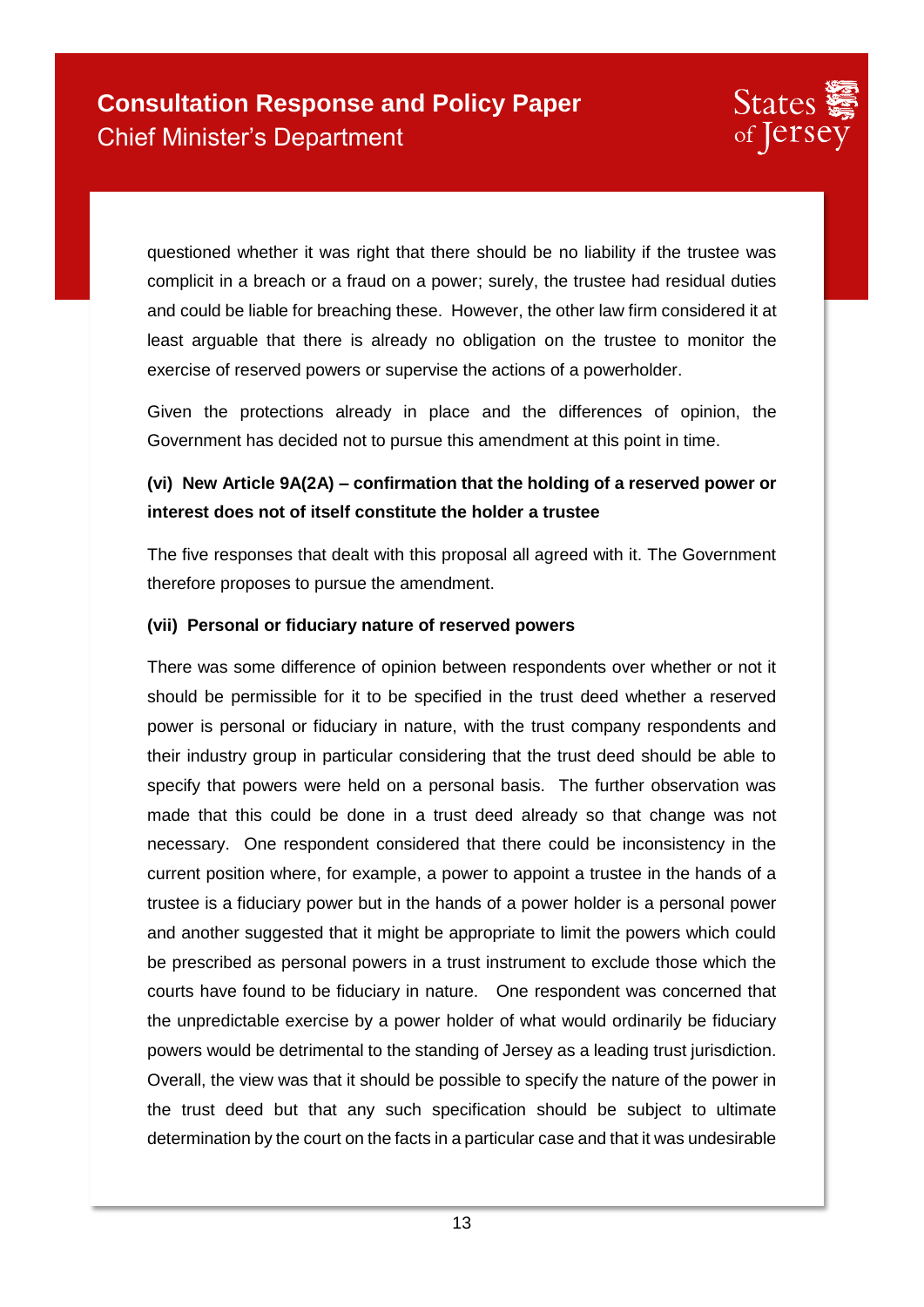

to provide a legislative presumption one way or another. As it was already permitted, there was no need to amend the legislation.

The observations of one industry group respondent are noted namely that it is not entirely clear what is meant by describing a power as fiduciary in nature. In Centre Trustees Ltd v Pabst [2009] JRC109, the court said that it meant only that the powerholder was '*not under any obligation to consider from time to time whether or not to exercise the power'*. They argued that it would actually be necessary to recognise three classes of powers – beneficial, limited and fiduciary [see Lewin paras 29-015 – 018].

The Government does not propose to introduce a presumption that powers are held personally (despite the position in Guernsey). The Government takes the view that it is for the court to determine whether a power is held on a personal or fiduciary basis based on the express wording in the trust deed and all other relevant circumstances on a case by case basis. The nature of the power can be specified in the trust deed but it is to be noted that any such specification will always be subject to the order of the court and it is considered highly unlikely that the court would find a power to be personal if such a power is typically considered to be fiduciary in nature (such as the power to appoint a new trustee), despite any assertion in the trust deed. The Government is conscious that it may well be considered detrimental to the proper protection of the beneficiaries and efficient operation of the trust as well as the reputation of Jersey more generally if powers normally considered to be held on a fiduciary basis are held otherwise (subject to any other determination of the court).

Accordingly the Government will not be making any amendment in this regard.

#### **(viii) Nature of duty of trustee in connection with exercise of reserved powers**

Most of the respondents were of the firm view that, under accepted principles of trust law, there probably were limited residual duties on the trustee and that it was not appropriate to remove the residual duties of the trustee as a matter of course, albeit that a Settlor might choose to limit them within a trust deed. However, one particular law firm (as mentioned above) submitted that it is arguable that there is already no obligation on the trustee to monitor the exercise of reserved powers or to supervise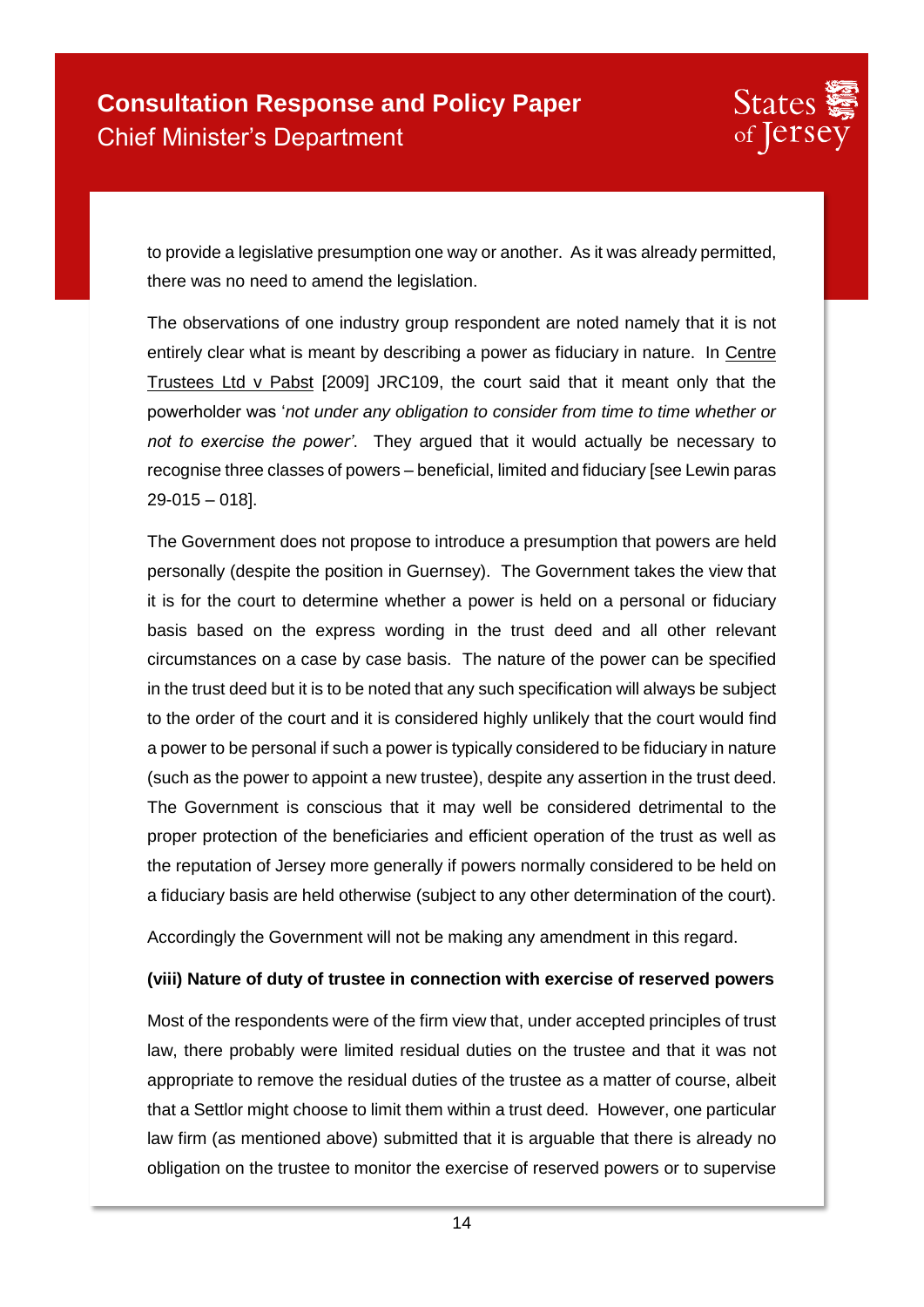

the actions of a powerholder. They believed that when inserting Article 9A(3) into the TJL84, the legislature intended to create a special regime for reserved powers pursuant to which the trustee has the duty to check that the correct person was exercising the power and that the direction was within the ambit of the given power, but no duty to undertake the ongoing monitoring of events following the implementation of a valid direction. They noted that Article 9A has never been construed by the court. They argued that the law should be amended to confirm that no residual duty exists, thereby clarifying the position and avoiding any chance that a trustee adopts a defensive position which might be reflected in the level of fees charged.

It is noted that this is not simply a question for Jersey but a question for all jurisdictions with reserved powers regimes. Article 9A(3) assists and of course if the trustee is in doubt the trustee can apply for directions from the Court under Article 51.

Given the majority of respondents did not favour legislating to remove any residual duties which under accepted principles of trusts law probably exist, the Government does not intend to make any amendment in this area. The Government is cognisant of the fact that the TJL84 is not a codification of the law and the option for the trustee to apply to the court for directions means that the law is effective in this area.

### **(ix) Property in trust subject to a reserved power or grant of power is not part of settlor's estate.**

Only a few of the responses dealt with this issue and save for one comment that it might be beneficial on a 'belt and braces' basis, all agreed that clarification on this issue was unnecessary. Therefore, in view of the consultation responses, the Government does not propose to proceed with an amendment.

#### **(x) Cessation of power on death, incapacity or bankruptcy of powerholder**

Again, not all respondents commented on this proposal. Of those that did, the majority supported the proposed insertion of a presumptive provision (rebuttable by express language to the contrary) that reserved powers cease to have effect in the above circumstances. One industry body expressed the concern that separate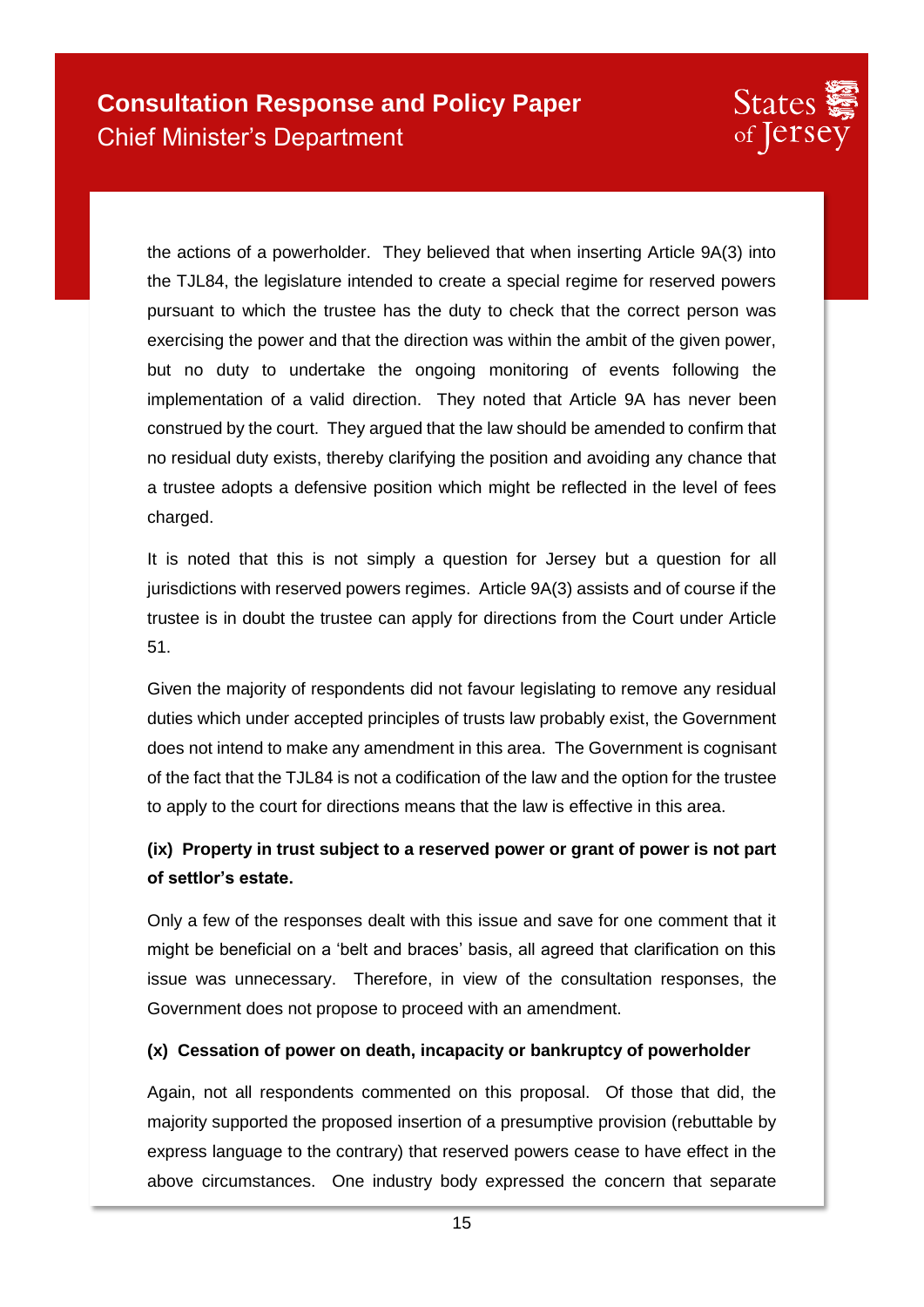

considerations arise on the death of a power holder and on his or her bankruptcy. Whilst creditors might wish to retain any power to revoke the trust, the Government is of the view that any attempt by creditors to revoke a trust should be made through an application to the court which can consider the circumstances on a case by case basis. The Government intends to make the change as proposed.

### **Section 4: Arbitration**

*Question 11 Are you aware of a demand for arbitration of trust disputes to be introduced into the Jersey legislation?* 

*Question 12 Do you support the conclusion reached by the Working Group that, on balance, provisions should not be inserted into theTJL84 at this time so as to render an arbitration clause in a trust instrument binding on a beneficiary?* 

The clear majority of respondents was unaware of any demand for arbitration and was not supportive of the introduction into statute of any provision directed at making an arbitration clause in a trust instrument binding on a beneficiary who was not involved in the decision (save as may be directed by the court). It was considered that the option to agree to arbitration was already available to anyone involved in a dispute. So also was the option of mediation. Whilst the argument that a beneficiary of a trust is essentially benefitting from a gift and thus should abide by any conditions attached to the gift is acknowledged, statutory intervention to make a clause binding upon beneficiaries without their input was generally considered a step too far. One respondent (a trade association) reported infrequent requests for the inclusion of arbitration provisions within trust deeds most typically from jurisdictions such as Switzerland where arbitration is commonly used. Another respondent noted possible interest from some UK lawyers potentially due to a perception of an opportunity for greater involvement in the process by UK lawyers as opposed to Jersey lawyers. Feedback from other jurisdictions (albeit limited in scope) seemed to suggest that the demand for arbitration in those jurisdictions was in reality limited.

Given the response, and for the reasons set out in more detail in the Consultation Paper, including crucially the very able local judiciary and practitioners in this area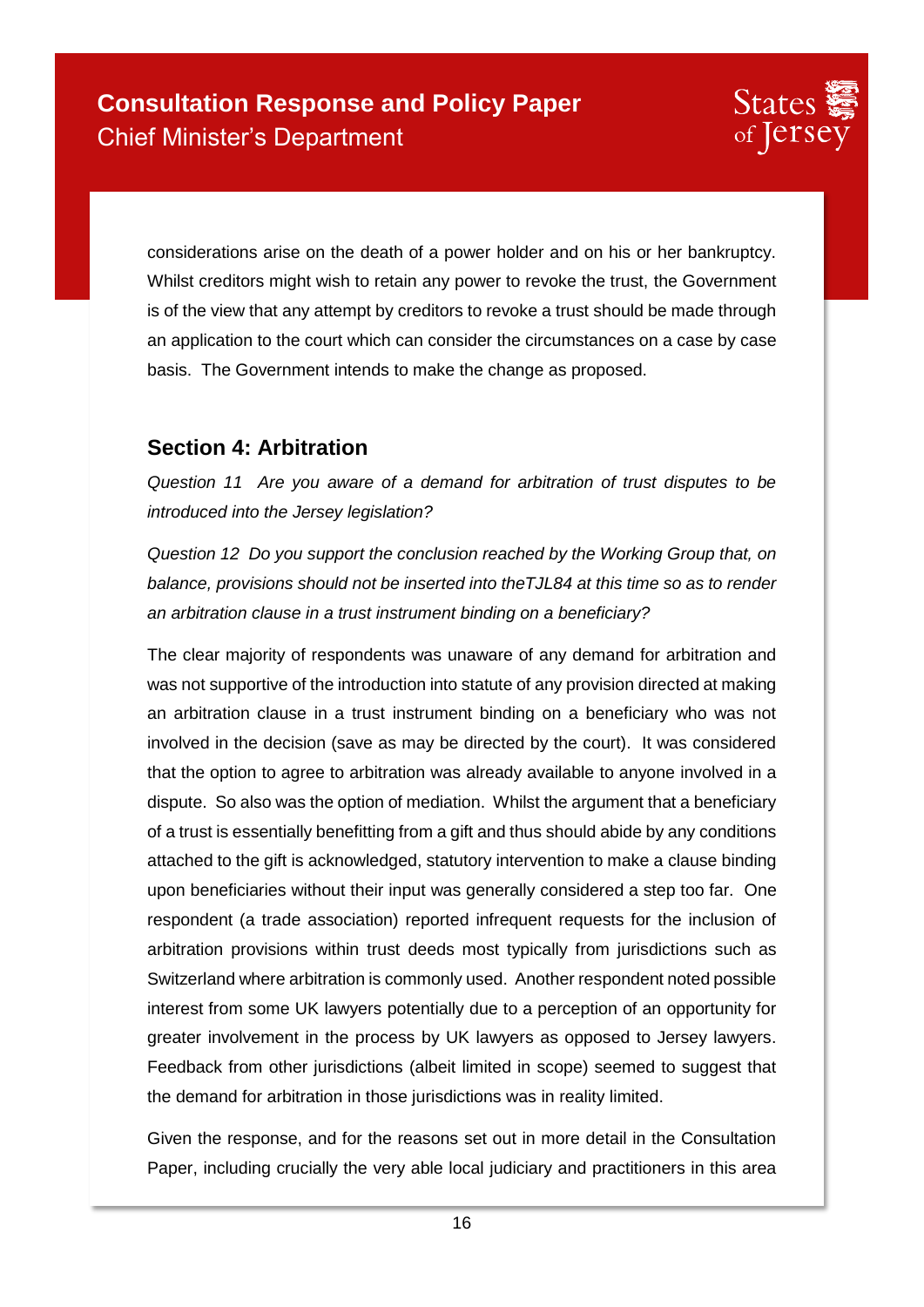and also the importance of the continued development of an already widely recognised body of case law on trusts, the Government maintains its view that the introduction of provisions making an arbitration clause binding on a beneficiary is not necessary at this time.

Only one respondent (a trade association) specifically commented on the privacy point raised in the Consultation Paper being firmly supportive of any move to enable greater protection of confidential matters for parties making applications before the court. The Government considers that the reporting of cases is properly a matter for the courts. The Government is confident that the judiciary is cognisant of the importance of this issue to the parties and that the court will make orders for a case to be heard in private or for a judgment to be anonymised on application of counsel in an appropriate case. If it is still felt that further steps need to be taken to enable greater protection of confidential material before the court, then the Government will consider opening a dialogue with the relevant authorities to discuss matters further.

## **Section 5: Trustees self-contracting**

*Question 13 Do you consider that Article 31 should be amended as proposed?*

The proposals are set out in more detail in the Consultation Paper but in essence what was proposed was (i) to remove any ambiguity over the retrospective nature of Article 31 (ie whether Article 31 as it is currently drafted applies to contracts which were entered into before as well as after Amendment No. 5 came into effect); and (ii) to expressly permit a trustee to contract with itself in different capacities (ie as an individual/company and as a trustee).

It is noted that earlier amendments already confirm that a trustee may contract with him/herself where the trustee is contracting in their capacity as trustee of different trusts.

Many of the respondents, such as the Chancery Bar Association, highlighted the crucial importance of the common law prohibition on self-dealing, as recognised both in England and Wales, and as part of Jersey law by the Royal Court. The rule against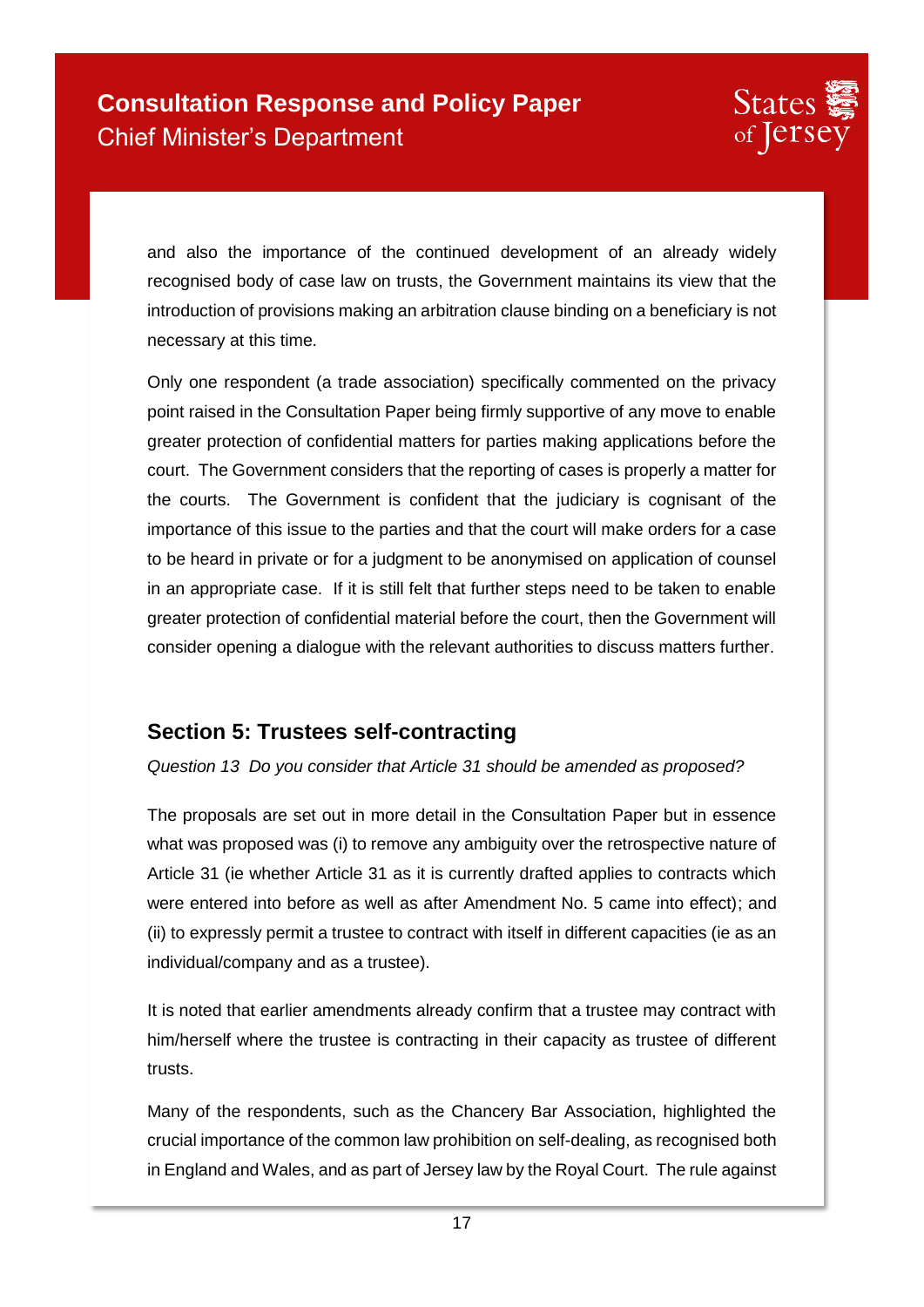

self-dealing prevents a trustee from purchasing trust property or entering into other transactions under which the trustee obtains a benefit. Any such transaction can be set aside as of right on the application of a beneficiary. Concern was expressed if there was any intention to abolish this and the Government can confirm that it has no intention to undermine or to abolish this fundamental principle.

Whilst more than half of the respondents in fact agreed with the proposed amendment (on the basis that there was no abolition of the self-dealing rule), other respondents expressed strong concerns and queried whether there was a need for amendment at all due to the limited number of circumstances in which it might legitimately come into play as against concerns over how the provision might be misused and the potential for conflicts of interest. They were concerned that the provisions of Articles 21 and 23 would not be sufficient to prevent a trustee intent on profiting themselves from so doing and one respondent pointed to the case of Stock v Pantrust Intl [2016] JRC 021.

Taking into account these concerns, the Government is of the view that there are not enough situations where the new provision would be useful to justify an amendment which might lead to potential difficulty.

Nor does the Government intend to make any alteration to the current position in respect of the retrospective effect of Article 31. There is no clear evidence that this is something that is causing widespread difficulty and therefore an amendment is not merited.

## **Section 6: Confirmation of appointment of a corporate trustee post-merger**

*Question 14 Do you consider that the TJL84 and CJL91 should be amended to introduce confirmatory wording to put beyond doubt the point that the newly merged corporate body continues as the validly appointed trustee of a particular trust without further action?* 

The general perception of respondents was that amendment was not strictly necessary but as certainty and clarity were welcome all those respondents who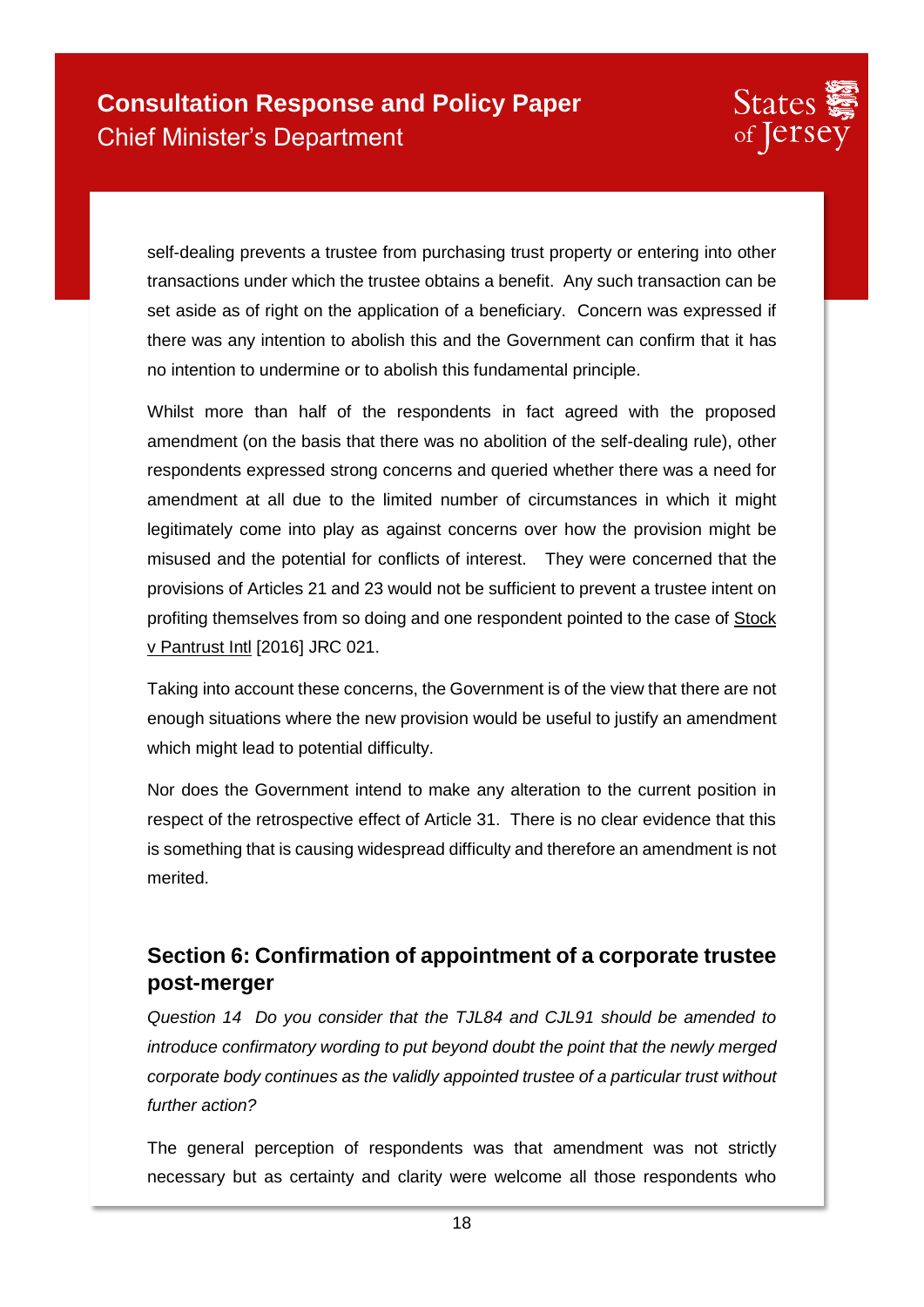

made comment on this section, supported putting the matter beyond doubt by way of the amendments.

One respondent (a trade association) considered it desirable if the amendment could cover both Jersey and foreign law trusts.

The same respondent suggested it might be preferable for any clarifications to, in fact, be placed within the CJL91 rather than the TJL84, relying on Dicey & Morris  $(15<sup>th</sup>$  Ed. Vol 2 para 30-011) which indicates that the question of whether a corporation has been amalgamated with another corporation is determined by the law of its place of incorporation. In this circumstance, the provision could also usefully confirm that other fiduciary offices held by trust companies, such as executorships, would also transfer in accordance with the merger provisions. A second respondent (trust company) considered that (wherever the provision was) it should be wide enough to include other fiduciary arrangements such as escrow arrangements and nomineeships.

*Question 15 Do you consider that the CJL91 should be amended to resolve any potential doubt as to (i) the need to give notice to creditors who have dealt with the merging entity solely in that entity's capacity as trustee? and (ii) the need for the corporate trustee planning to undertake a merger to give notice to itself?* 

All respondents agreed that it should not be necessary for notice to be given to creditors who dealt with the merging entity solely in that entity's capacity as trustee nor for a corporate trustee to give notice to itself. It was also suggested that it should be made clear that it is not necessary to give notice to beneficiaries or to any other person who is owed duties under trusts of which the corporate trustee is trustee..

*Question 16 Are there any other points that need clarification related to the merger of a corporate trustee with another corporate body?* 

No other points were raised.

Given the support for the amendments and the comments set out above, the Government is minded to make the amendments as proposed (subject to drafting amendments of the Law Draftsman) at paragraphs 6.3 and 6.4 of the Consultation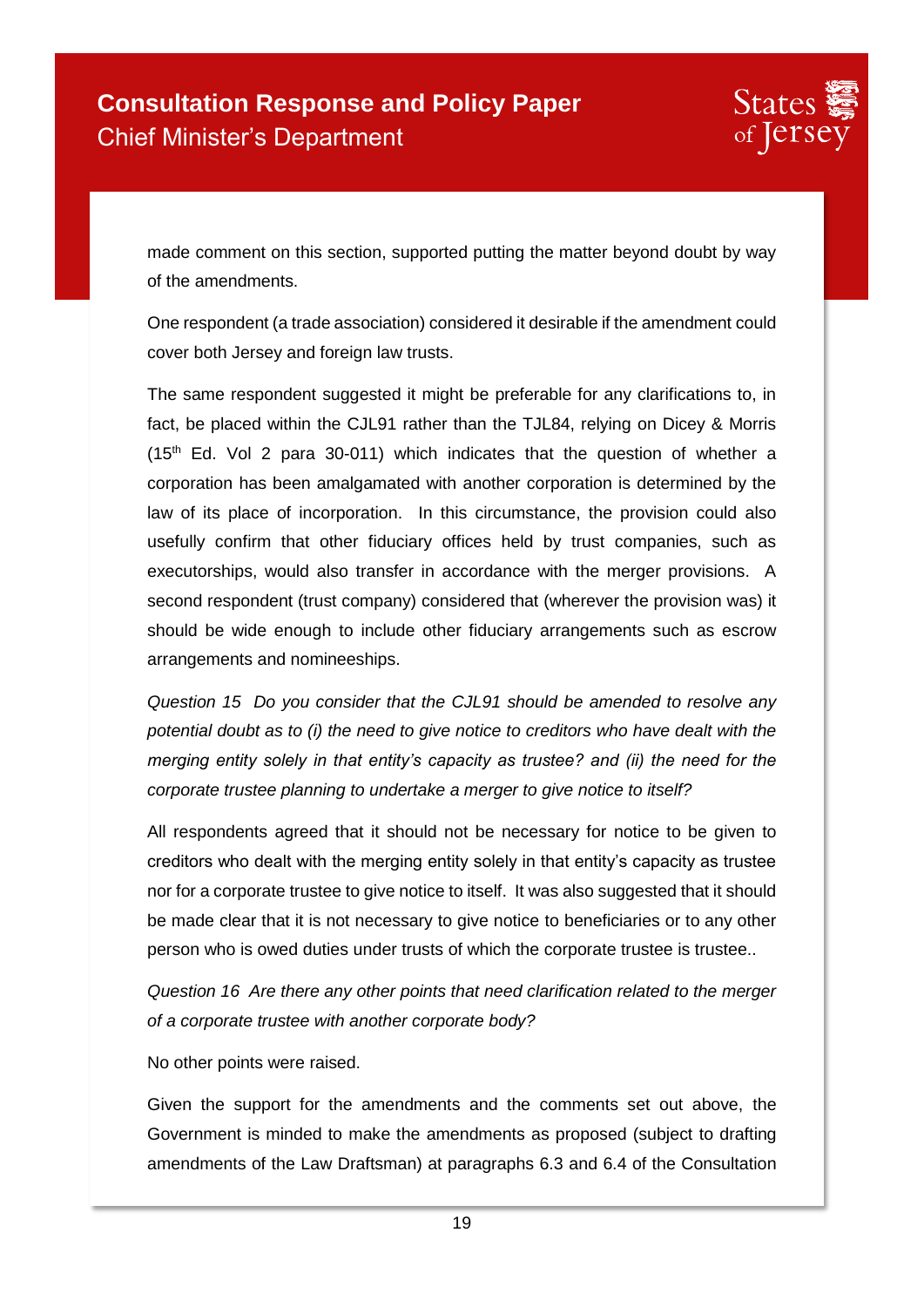Paper but to make these amendments to the CJL91. Furthermore, this will give the opportunity to add in to the CJL91, wording to the effect that any licence held by either of the merging companies shall not pass to any merged company unless the permission of the relevant licensing or regulatory authority is granted.

### **Section 7: Extension of indemnity**

*Question 17 Should Article 34(2A) of the Law be extended to permit a former trustee's officers and employees to enforce an indemnity in their own right?* 

Many respondents pointed out that it was standard practice in a deed of retirement and appointment to extend a retiring trustee's indemnity to the trustee's officers and employees. Most supported the proposal that Article 34(2A) should be extended to permit direct enforcement by those individuals as long as any amendment did not inadvertently create liabilities where there were none before, and did not make it compulsory to include them.

One respondent (law firm) was firmly against the proposal believing that careful thought and negotiation followed by appropriate drafting into the terms of an instrument of appointment, retirement and indemnity was sufficient.

Several of the respondents raised the point that some of the individuals involved in the day to day administration of a trust may in fact be employed by a service company rather than the trustee directly. They were of the view that these individuals should also be covered by the extension of the indemnity.

In addition, it seemed to be accepted that it was not practical to name all of the individuals who might be covered by the indemnity so that the adoption of a similar provision to Section 1(3) of the English Contracts (Rights of Third Parties) Act 1999 was advisable (providing for a third party who is '*expressly identified in the contract by name, as a member of a class or as answering a particular description but need not be in existence when the contract is entered into.'*).

*Question 18 If so, should the trustee who employed them be appointed to act as trustee of the indemnity for those individuals?*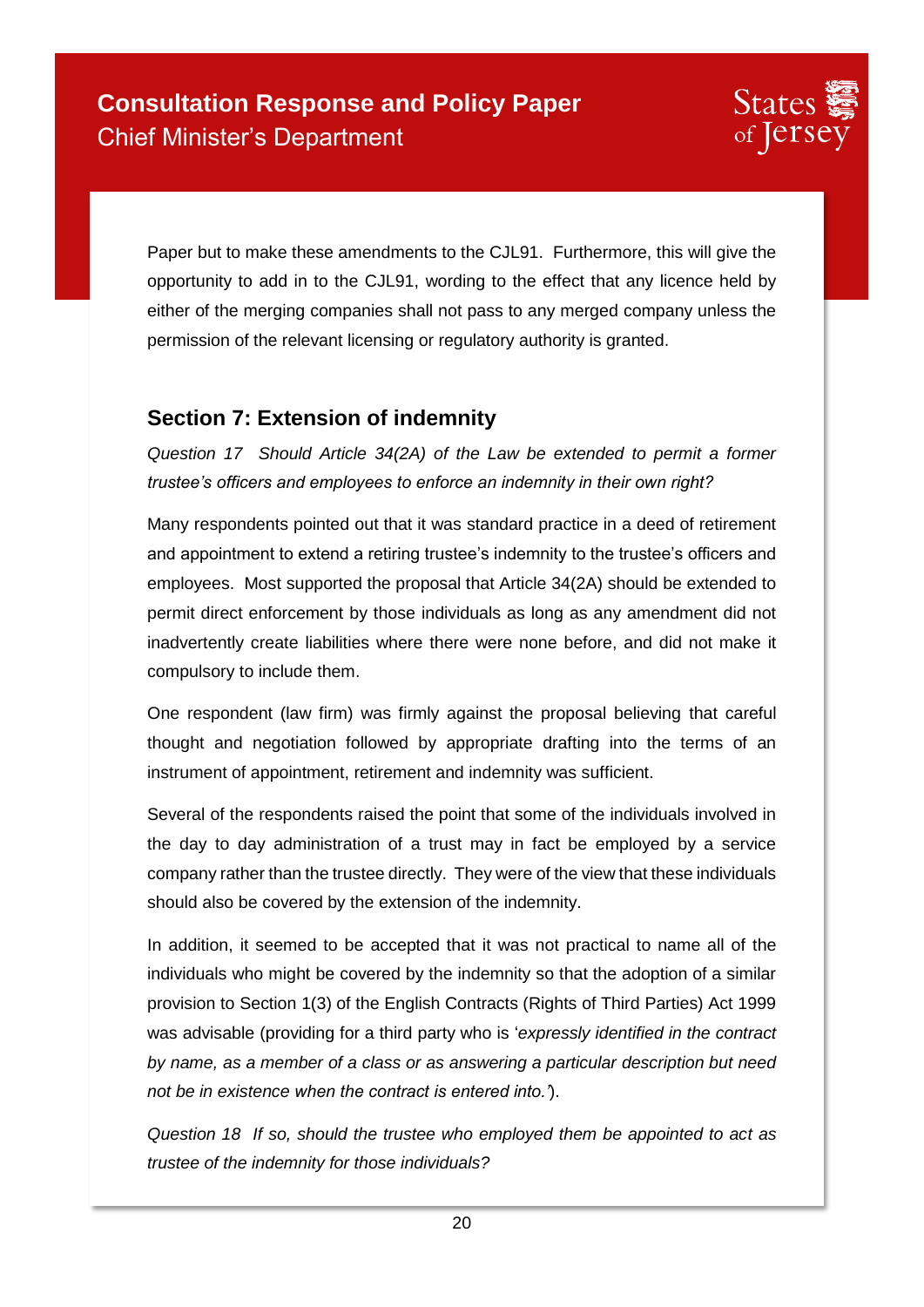

Whilst one respondent (trade association) did not consider this to be necessary if an individual could enforce the indemnity, most respondents thought it was appropriate for the former trustee to have the primary responsibility for enforcement of any indemnity not least as many individuals might not have the financial resources to bring a former trustee to account, or a trustee might not be located in Jersey. This would also avoid the concern expressed by one respondent that the current trustee would have to check that any individual was indeed a former employee (or other entitled individual) and thus entitled to rely on the indemnity. However, should a trustee fail to act or no longer exist, an individual should be able to enforce an indemnity directly against a former trustee.

A second trade association respondent was reluctant for the trustee to be 'trustee' of the indemnity as it could prevent the winding up of a trustee company with the consequent costs of keeping it in existence. The Government is of the view that the trustee should usually be appointed to act as the trustee or representative of all individuals in respect of the benefit of the indemnity save that where the trustee no longer exists or refuses to act, direct enforcement should be available. In that latter case, one respondent suggested it would be preferable if a representative was appointed to represent the interests of all the individuals in any court proceedings (akin to the current Rule 4/4 of the Royal Court Rules 2002).

*Question 19 It may be that there are others, in addition to a trustee's officers and employees, in respect of whom this same issue of direct enforcement might arise. Are there others to whom you think this direct enforcement provision should be extended?* 

The predominant view of respondents was for the adoption of the phrase 'Indemnified Persons' as defined in the STEP Precedent (namely '*the Retiring Trustee and its successors, its directors, officers and employees and each of them and the respective heirs, personal representatives and estates of such directors, officers and employees and each of them*.'

One respondent suggested that any indemnity should also be extended to others holding fiduciary powers including enforcers and protectors.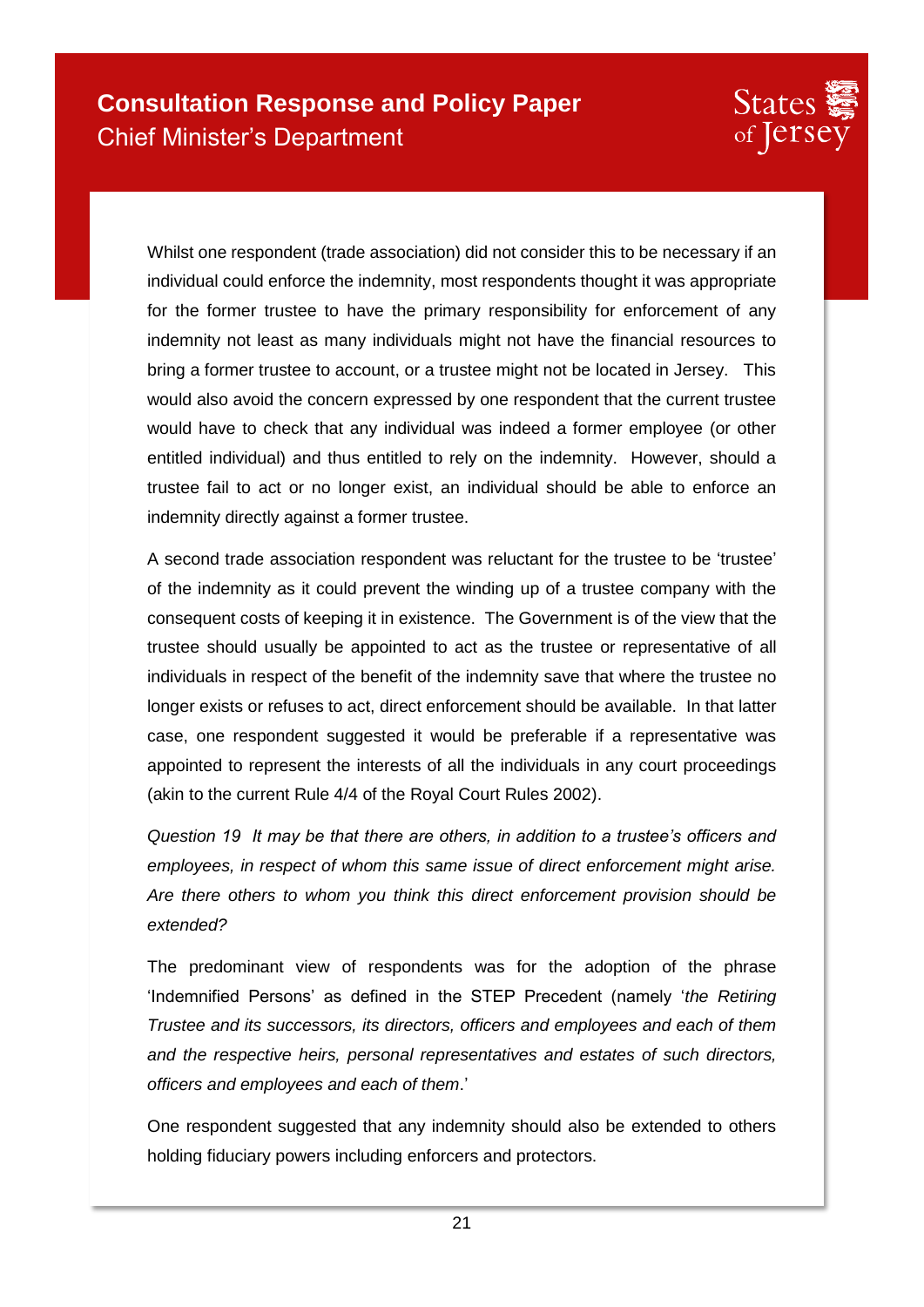*Question 20 Should the provisions be extended to include indemnities provided in respect of distributions made during the lifetime of a trust?* 

Although it was not so clear cut, the majority of respondents agreed that the extension should be applicable to indemnities provided in respect of distributions made during the lifetime of the trust, which was said by more than one respondent to, in any event, reflect industry practice.

#### **Conclusion**

Given the general support for the proposals, the Government will proceed to make the amendments required in order to make it possible for individual officers and employees (and all those encapsulated by the STEP definition of 'Indemnified Persons' together with service company employees) to benefit from indemnities from a new trustee (including where an indemnity has been extended or renewed by subsequent trustees) and to have direct access to the court to enforce such indemnities as necessary. In most cases it will be appropriate for the trustee to act as representative of the Indemnified Persons.

Furthermore, the Government is minded to extend the indemnity provisions to cover distributions made during the lifetime of the trust (and on termination).

## **Section 8: Retention & Accumulation**

*Question 21 Do you agree that it is desirable for Article 38 to be amended to widen the options for the trustee in relation to accumulation and distribution of income?* 

*Question 22 Do you agree that the default position should be the retention of income in its character as income?* 

*Question 23 Do you agree that the amendments (if adopted) should have retrospective effect?*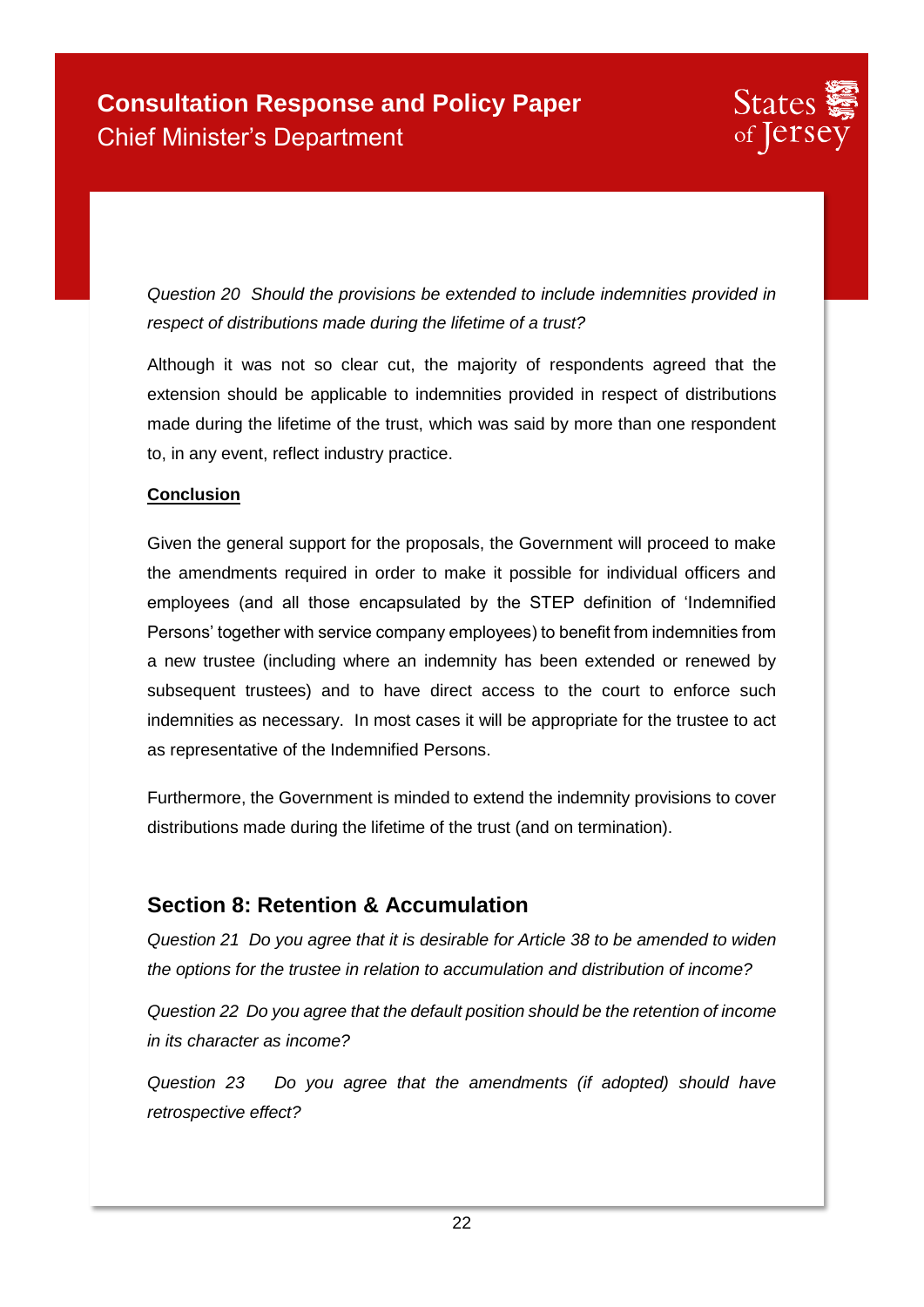

*Question 24 Do you agree that Article 38(5) should be amended to clarify that the power of advancement may be exercised for all of the trust property rather than only part of it?* 

All respondents who responded to this section agreed with the suggestion that the options for the trustee in relation to accumulation and distribution of income should be widened. Also, given the importance for tax purposes that income can remain characterised as income, that the default position (ie where the trust deed is silent) should be the retention of income in its character as income.

There was a difference of opinion as to whether or not any amendments should have retrospective effect. The Government is cognisant of the usual concerns in bringing in an amendment with retrospective effect and notes the concern of two respondents that there might be unwelcome tax issues or unexpected non-Jersey tax effects for certain existing trusts if this change was applied to trusts already in existence at the time of amendment.

All respondents who responded to this section agreed with the proposed amendment to Article 38(5).

Accordingly, the Government will make the proposed amendments but does not propose to give them retrospective effect.

### **Section 9: Presumption of lifetime effect**

*Question 25 Are respondents in favour of introducing wording similar to that found in the Cayman statute in order to put the matter beyond doubt?* 

The clear majority of respondents supported the introduction of wording to confirm the presumption of lifetime effect, welcoming the greater certainty this would bring. One respondent saw no need for such confirmation and another did not support the proposal believing it was a matter of fact in each case whether a trust was validly established or not.

Given the overall support for this clarification, the Government intends to proceed as set out in the Consultation Paper.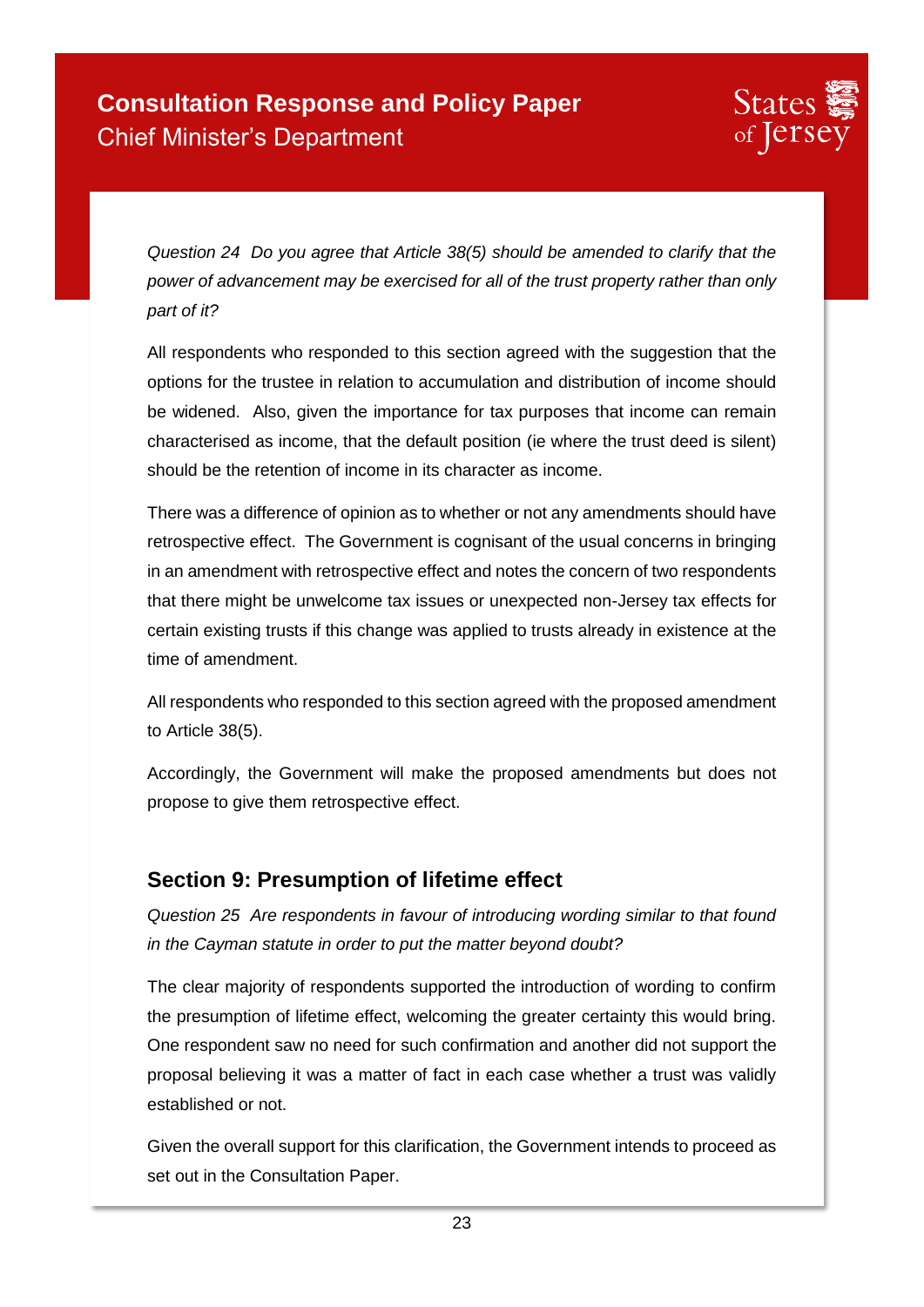## **Section 10: Power of the court to vary a trust**

*Question 26 Do respondents consider that it would be beneficial to provide the court with wider powers to vary a trust?* 

All but one of the law firm respondents were of the view that it was not desirable to provide the court with wider powers to vary a trust as outlined in the Consultation Paper. Although this might, in theory, be useful in situations of employee benefit trusts, lost beneficiaries or where there are multiple charitable default beneficiaries, for example, the concern was expressed by more than one respondent that any perceived benefit was outweighed by the risk of undermining the Article 9A firewall provisions particularly in matrimonial cases. The legitimate expectations of the settlor were also raised: he or she expected the trust to be administered according to the terms of the trust which he had settled. Is it right that the Court could enforce a variation that the settlor had never contemplated? More generally, the views of the beneficiaries are useful for the court when coming to any decision and it would be unhelpful to alter this position.

Only one law firm considered that it was a positive step to give the court greater powers of variation in order to provide the court with wider options and to come to the most equitable solution in difficult circumstances. The responses from the trust company providers were mixed with at best only muted support for a widening of powers. One of the industry associations commented that the Bermuda provisions discussed in the Consultation Paper might not be a satisfactory model and, indeed, the Government takes the view that their long term efficacy is debatable, all cases having been decided at first instance without contrary argument.

Since the publication of the Consultation Paper, the Government has become aware of a paper presented by Elspeth Talbot Rice QC, Robert Avis and Timothy Sherwin of XXIV Old Buildings, London, specialist barristers in trusts law including in relation to offshore work, at the annual XXIV International Trust Litigation conference in Geneva in September 2016. The paper looked at the English court's jurisdiction to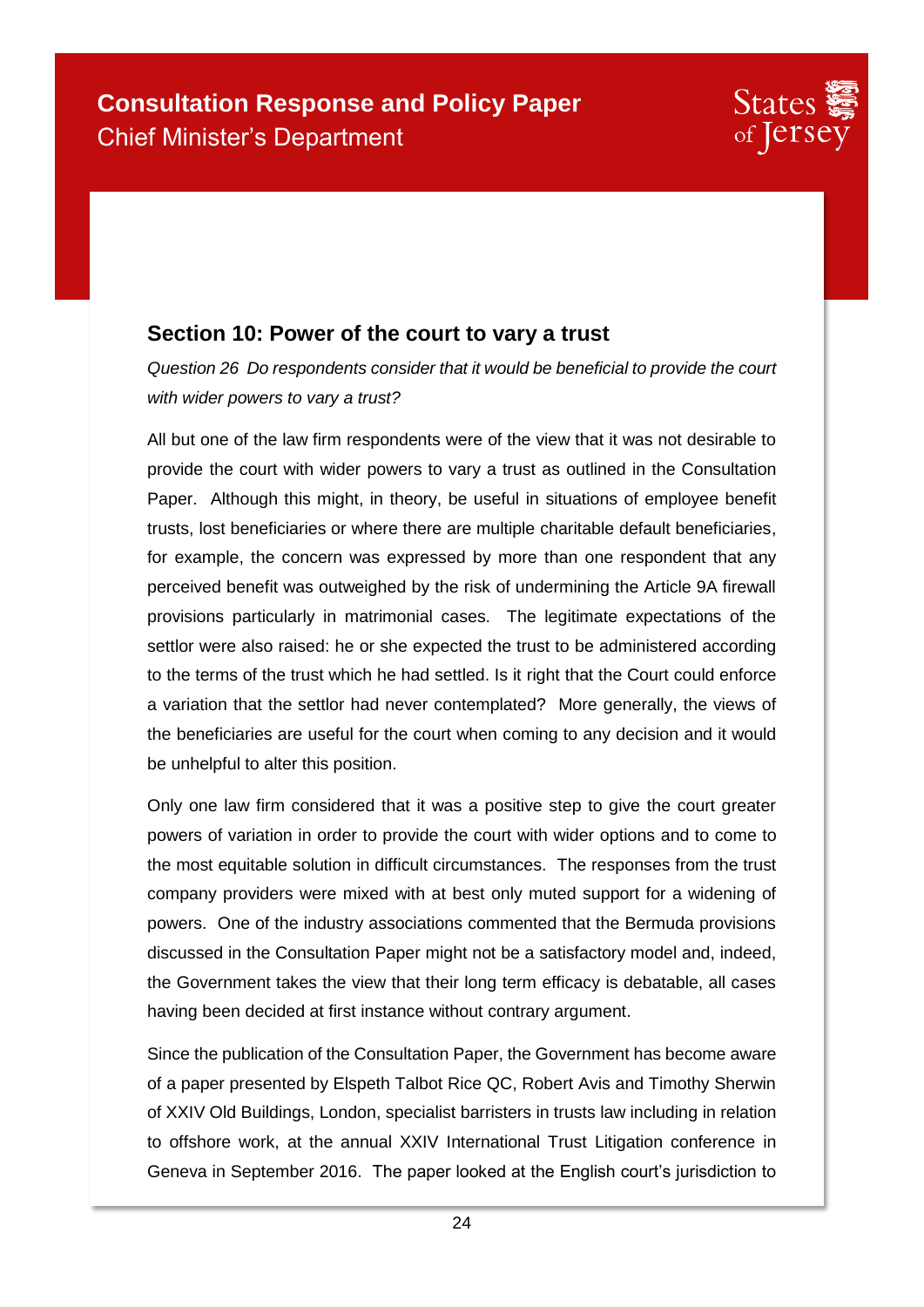

vary a trust and developments in Bermuda and also mentioned the recent Jersey Consultation Paper. The conclusion reached was that extending the power of the court generally to vary a trust is not a prudent course to follow. However, there might be an argument for a limited extension of the court's current power by enabling the court to provide a consent where '*it is unfeasible to find and contact all the relevant beneficiaries for their consent; or the beneficiaries' consent has been sought and is being unreasonably withheld*' and the court finds that the proposed variation is in the relevant beneficiary's best interests. The paper from Ms Talbot Rice QC highlights a recent decision of the English Court [A v B [2016] EQHC 340 (Ch); [2016] WTLR 745] on a variation application which appears to suggest that 'the interests of certain beneficiaries [could be] ignored or minimised for the sake of practicality and proportionality'. Alongside a narrow class of beneficiaries comprising members of the settlor's immediate family – who had given consent - there was a wider class of potential beneficiaries who were to be deprived of their rights to benefit as a result of the arrangement of which the variation was part. The latter were 'very remote' and highly unlikely ever to benefit. The court was prepared to assist. Whether or not this approach will be followed is not clear. As with the suggested introduction ion of a wider power of variation, there are, of course, similar counter arguments against introducing this limited power. Primarily, that the beneficiary's right to the peaceful enjoyment of his possessions may be infringed, that there may be an effect on the firewall (as discussed above and in the Consultation Paper) and that the legitimate expectations of the settlor may be infringed.

In light of the strong opposition to the proposal set out in the Consultation Paper from the majority of respondents, the fact that one of the respondents was in fact the Chancery Bar Association (membership of which is restricted to specialist Chancery barristers (ie specialists in trust law) in England and Wales and overseas), and following the publication of the paper from Ms Talbot Rice QC and others, the Government does not intend to obtain the advice of Counsel on the proposals.

The Government is not minded to make amendments to enhance the powers of the Court more generally to vary a trust. However, it is seen as helpful to permit the Court to provide consent to a variation on behalf of beneficiaries who the court is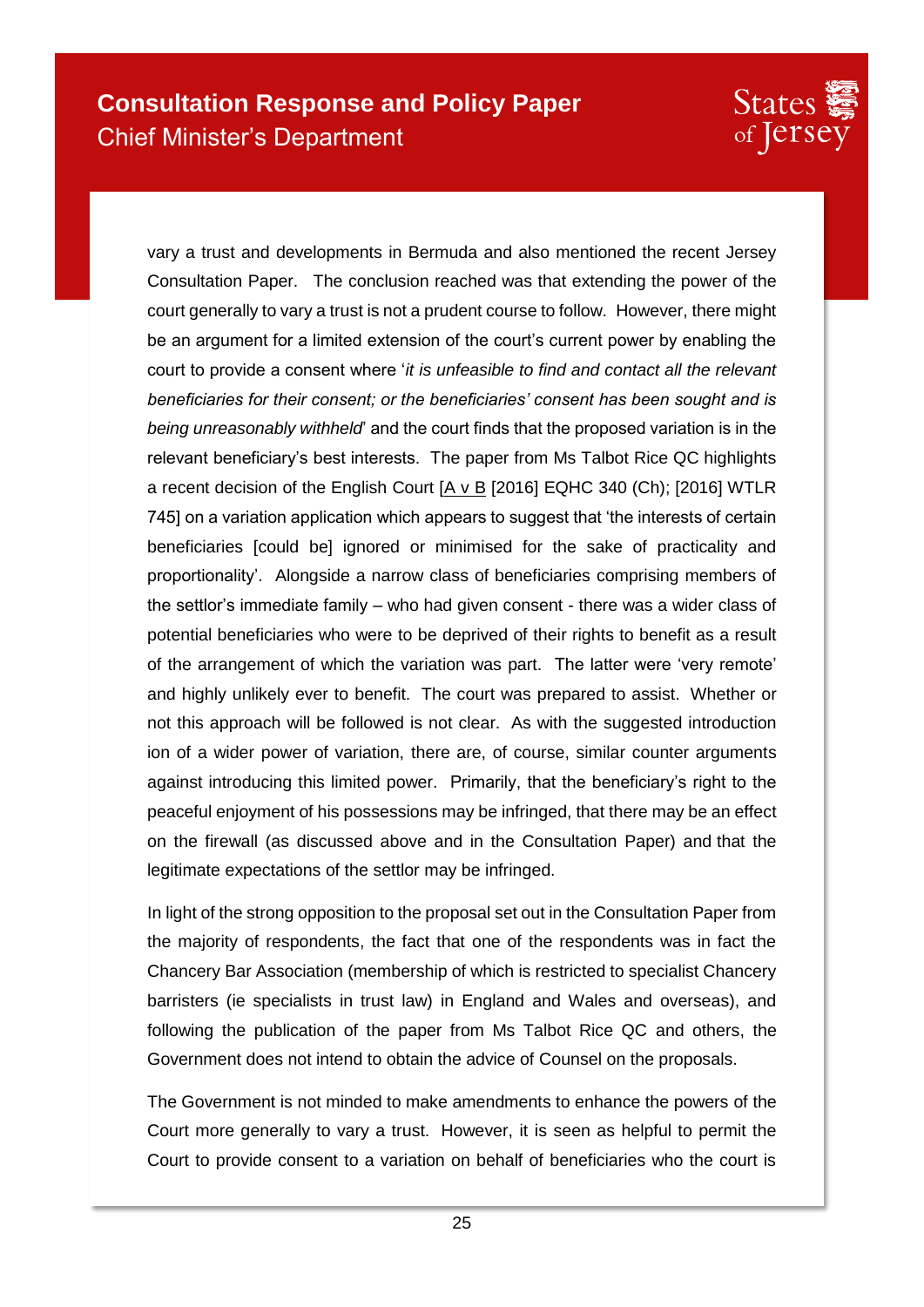

satisfied cannot be found despite proper attempts to locate them or who, due to their number, it is practically unfeasible to contact, and then only if the Court determines that such variation is in their best interests. Accordingly, the Government will put forward amendments to this end.

### **Section 11: Légitime**

*Question 27 Do respondents agree with the proposed limited amendment to the TJL84 as set out above?* 

*Question 28 Do the respondents agree in principle that the Government of Jersey should now look to reform the law relating to légitime more widely?* 

This section attracted some of the lengthier responses with many of the respondents seemingly seizing the opportunity to set out with some strength their belief that légitime should be abolished altogether. The significant majority of respondents who dealt with this question were firmly supportive of the immediate abolition of légitime generally. It was seen as '*not in keeping with the complexity of modern life'* and '*an anachronism in a modern society where the nuclear family is no longer the norm.*' Of the remainder one was neutral and one considered that a decision should be taken as to whether or not testamentary freedom should continue to be restricted or not and if not, the wider changes required to deal with that should be dealt with, rather than to make a piecemeal change to the TJL84 which nonetheless undermined the principle of légitime. Another considered that the approach taken in England and Wales could lead to unfairness and pointed to certain criticism of the English statute and its operation. This respondent was of the view that in this age of various family relationships, some certainty was to be welcomed and whilst some jurisdictions had done away with forced heirship regimes others had not. Another, one of only two members of the wider public to respond to the Consultation (as opposed to lawyers and trust companies) felt that on the basis of her experience, '*the freedom to behave unfairly and divisively* [which would be the position she said if légitime did not exist] *is not worth promoting*' and was accordingly strongly supportive of légitime continuing. On the other hand, the second individual, considered that the légitime '*provisions can have a damaging effect on family life and, more widely, on Jersey society'* and were not '*suitable for modern family life*.'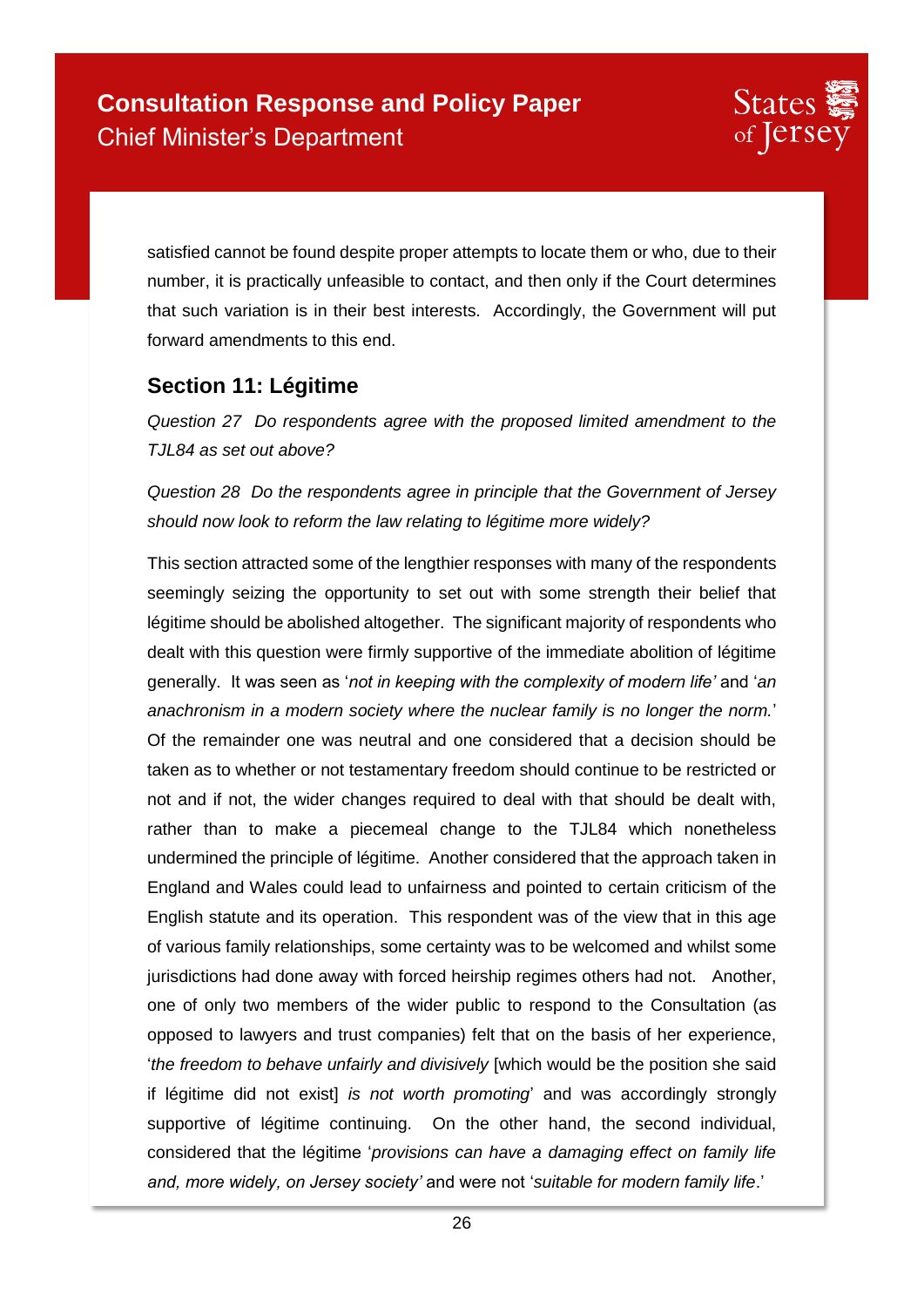

It is appreciated that many families of all types exist in harmony but some of the law firm respondents provided detailed accounts of situations they had encountered in practice which were said to illuminate the current difficulties with the légitime regime. For example, where a person dies leaving adult children from a first marriage and a spouse from a second marriage, the deceased cannot currently be sure of leaving the entirety of their movable estate to their second spouse as the adult children can claim their légitime even if they are financially comfortable or have inherited from another part of the family, and even if this causes difficulty for the second spouse.

One law firm respondent indicated that it was often the case that a testator would prepare their will(s) ignoring légitime and requesting that their wishes be respected.

Another difficulty cited is that children who have been estranged from their parent may still claim légitime, perhaps at the expense of a sibling who has spent many years caring for the parent. Nor can a parent specifically exclude a child who may be adversely affected by having a monetary legacy due to personal issues such as alcohol or drug addiction.

It was submitted that the anomaly whereby the légitime regime applies only to moveable property as opposed to all the property owned by a person is illogical, particularly given the fact that the value of the immovable estate in Jersey can be a significant proportion of the whole estate. It can also lead to unfairness. One example was given of a testator who had two properties – one freehold and one share transfer. The testator left one property (freehold and thus immovable estate – and not subject to the légitime rules) to one child ('A') and one property (share transfer and thus movable estate) to the other child ('B'). A decided to exercise their rights of légitime over the share transfer property and therefore ended up with the entirety of the freehold property and one third of the share transfer property.

The notable exception to the rule that a testator can leave his immovable property to whomsoever he wishes, is the concept of dower whereby a surviving spouse (or civil partner) has the right to claim life enjoyment over one third of all immovable property of the deceased at the date of death. However, one law firm respondent noted that it was extremely rare for any surviving spouse to bring a claim for dower now as most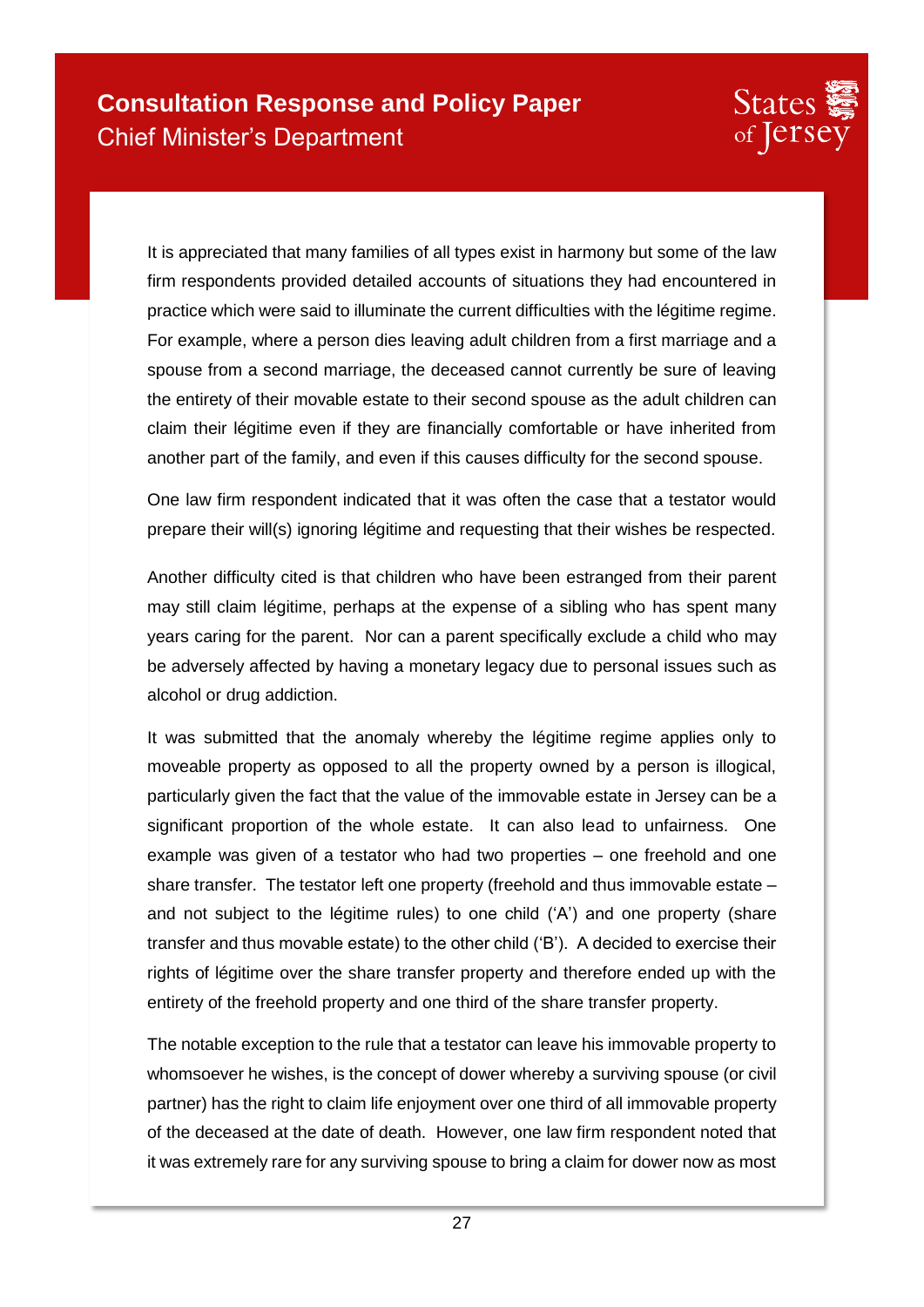

couples tend to hold their property jointly for the survivor of each other, so there is therefore no need for a right to occupy.

One respondent also mentioned the connected Jersey law concepts of '*avances de succession'* and '*rapporter à la masse*' where an heir at law can call for any inter vivos gifts made to others (including a spouse) - call them A - to be counted as part of A's entitlement in the estate, if A wishes to take in the estate. In a situation where, for example, a husband had given substantial gifts of jewellery or valuable paintings to his second wife, a child from a first marriage claiming légitime could therefore make a second wife, who wished to participate in the estate, account for those lifetime gifts when her share of the movable estate was calculated.

In addition to the difficulties experienced by local residents, examples were given of potential high net worth residents either being referred to other jurisdictions which do not have forced heirship regimes (particularly Guernsey) or simply deciding not to relocate to Jersey due to this issue. Equally, feedback was received that a large proportion of current high net worth residents in Jersey were particularly concerned about the existence of légitime and would support a move to abolish the principle.

Most of those who responded either expressly or implicitly noted that some alternative provision was necessary to ensure that dependants were not left in need. More than one respondent referred favourably to the provisions currently in place in England and Wales, namely the Inheritance (Provision for Family and Dependants) Act 1975 (the "Act").

According to one respondent, the answer to any concern that a change to the regime would lead to a flood of cases was to look at Guernsey where since the Inheritance (Guernsey) Law 2011 law had been introduced, no cases had yet been brought.

The common view from the responses was that to abolish légitime in the context of the TJL84 alone might lead to unfairness as there would not be any alternative redress for an aggrieved spouse or child to pursue should a settlor place all his assets in trust thus disinheriting them. It could also be seen as discriminatory being accessible only to those with assets in a trust. Having said that at least two of the respondents considered the current position whereby légitime does not apply to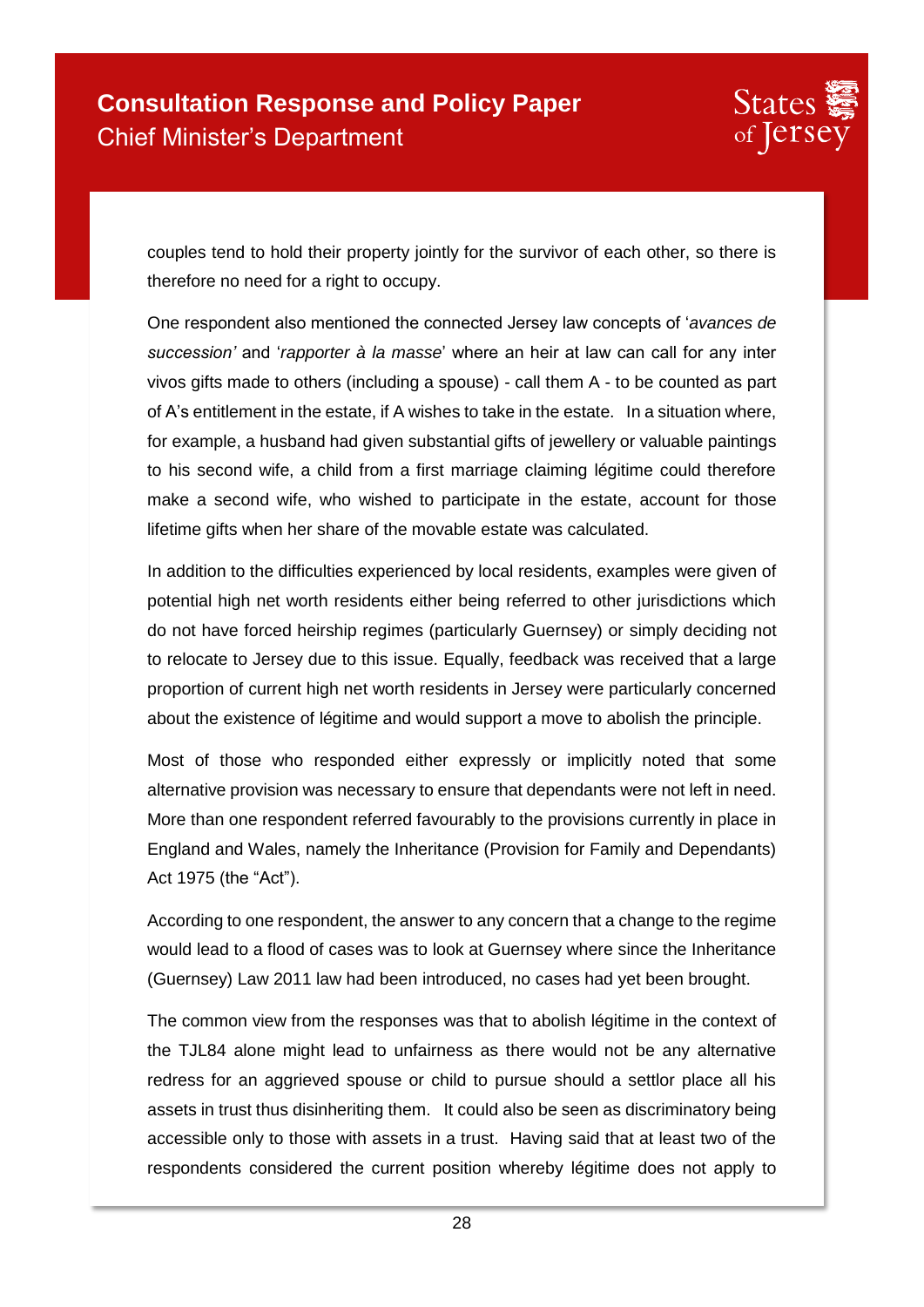

Jersey trusts established by non-Jersey resident settlors as unfair on Jersey resident settlors.

#### **Conclusion**

The Government welcomed the detailed comments of the respondents. Whilst the significant preponderance of responses was for the abolition of légitime, the Government has given consideration to the counter arguments expressed by the two respondents against the abolition, and the position more generally. The Government agrees that it would be inappropriate to make a change to the TJL84 without there being in place protective legislation to ensure that there is an alternative process in place to protect those who have been inappropriately left without adequate provision following the death of a testator.

However, given the significant response to the consultation in this area the Chief Minister's Department takes the view that the time is right to focus on this further and has therefore agreed to liaise with the Legislative Advisory Panel to issue a Consultation Paper specifically on légitime in order to provide an opportunity for the whole community of Jersey to comment on its retention or abolition. Should abolition be recommended thereafter, it is to be hoped that appropriate legislative amendments can be proposed without too much further delay.

### **Section 12: Other**

*Question 29 Do any Respondents to the Consultation Paper believe that any of these topics should be considered further at this time?*

Respondents generally agreed that these topics should not be considered further at this time. Particular responses are given below.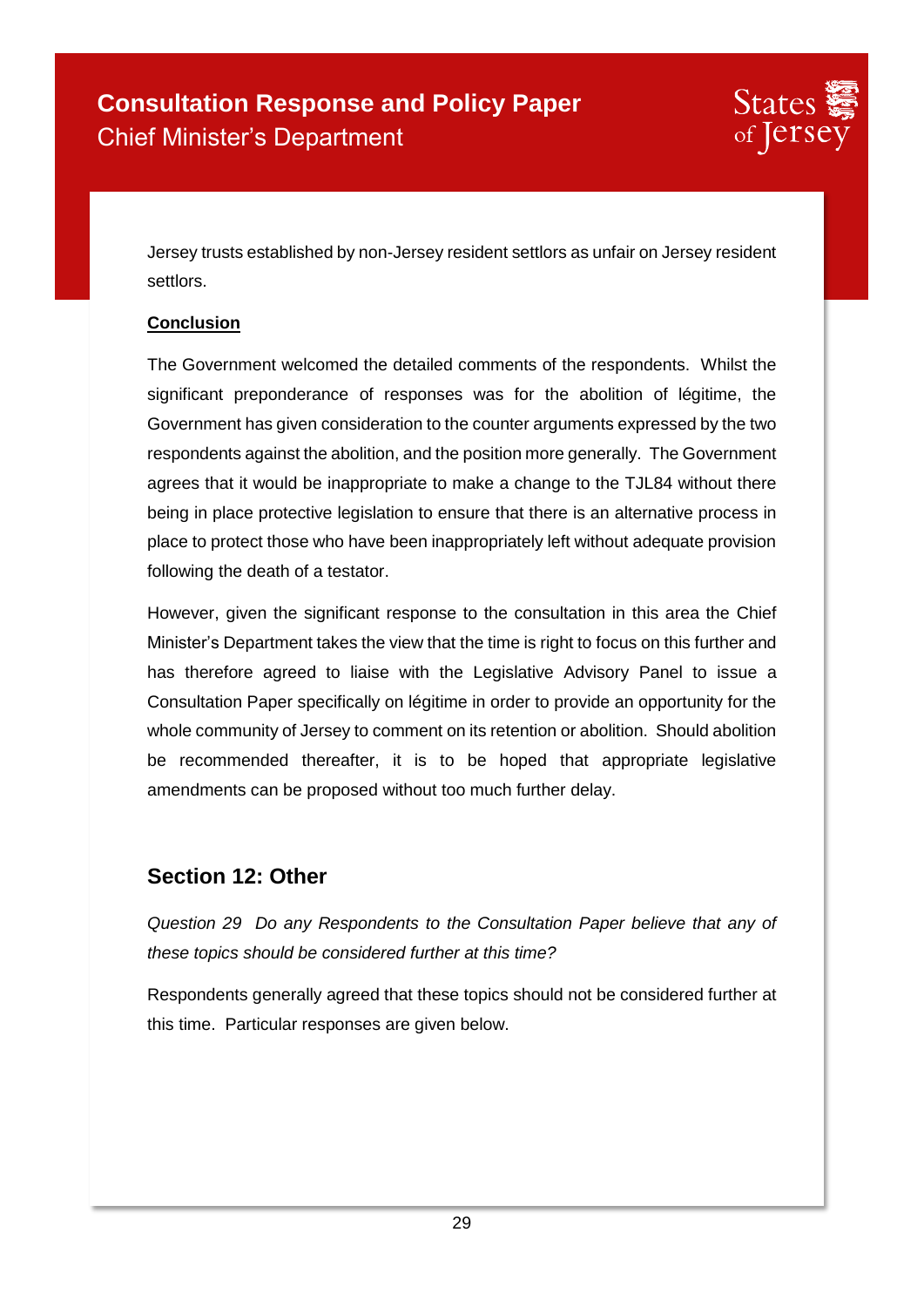

*(a) removal of the restriction on the direct holding of Jersey immoveable property by trustees*

Two of the respondents were keen for this to be explored in early course, one commenting that they were strongly in favour especially given the ability to circumvent the provision by interposing a company owned by the trustee.

The Government will consider this further but notes that to implement a change in respect of trusts alone might lead to unforeseen and unwanted consequences. Ideally this would be a part of a comprehensive review of property law.

*(b) implementation of a specific 'non-charitable purpose trusts regime' (akin to the Cayman STAR regime and the BVI VISTA regime)*

One of the industry associations was keen to see this pursued but equally warned that it must not undermine the strength of the existing trust concept and if adopted, should be enacted as a separate chapter in the TJL84 or as a separate law altogether. As mentioned in respect of Section 2 of this Response Paper, the Government intends to further explore this option as a distinct project during 2017, for consideration through further consultation.

*(c) introduction of an express power to ratify conduct of an improperly appointed trustee*

Most respondents did not comment on this proposal. One of the industry associations viewed it as worthy of consideration noting the serious problems that can be caused particularly where the power of appointment is vested in the trustee so that an entire chain of trusteeships is invalidated. The basis for the court's jurisdiction to ratify is not certain and so a general legislative treatment might be desirable.

The Government will not take further steps in this regard at this time but will review the recent case law and associated issues with the Working Group with a view to further consideration if considered necessary.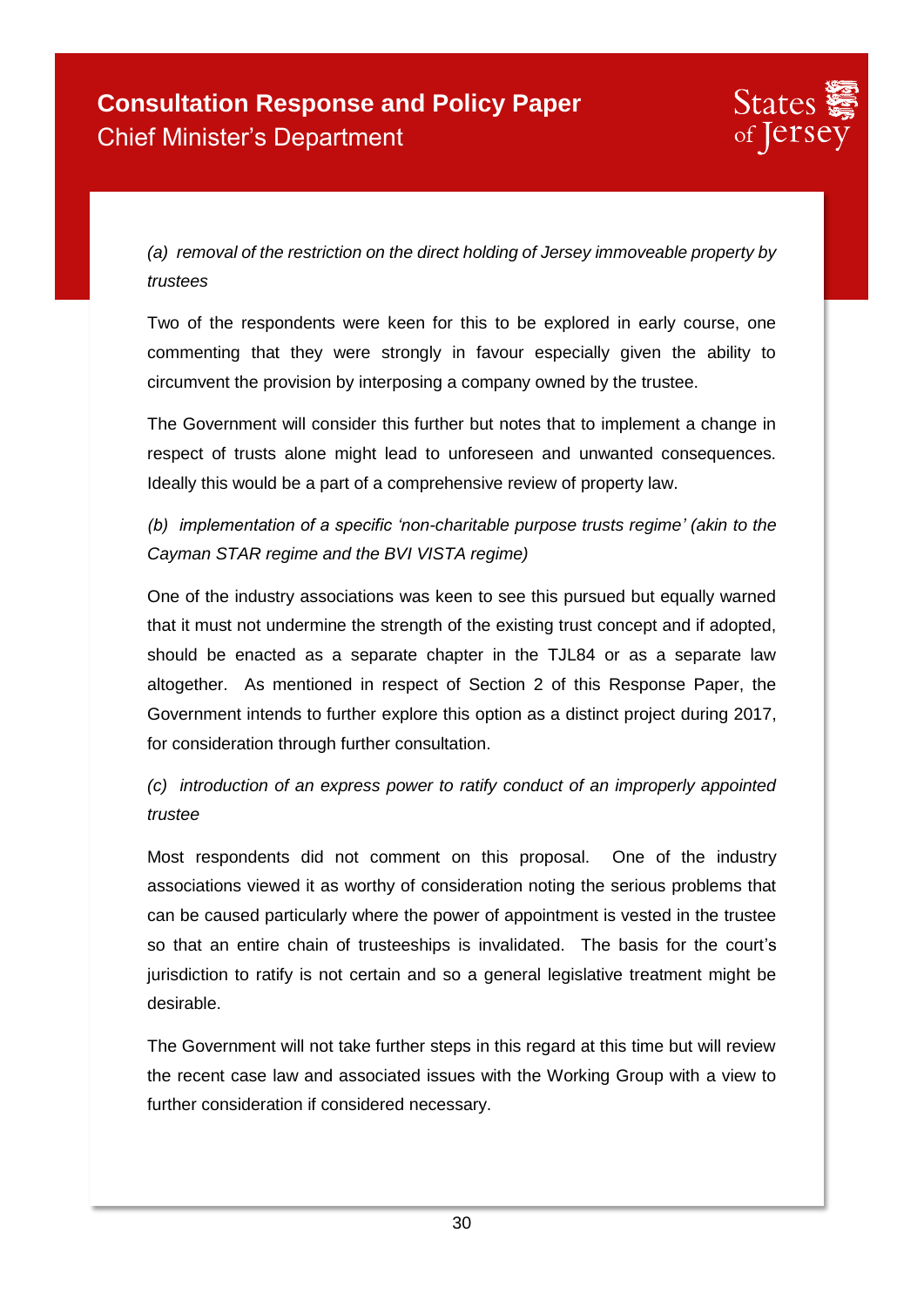

*(d) Reconsideration of the language of Article 9 (in light of critiques published in peer journals)*

All respondents who commented on this agreed that there should be no further change to this Article at this point in time.

#### *(e) Insolvency and trusts*

The majority of respondents did not support statutory intervention in this area preferring that the courts be left to determine the best approach in an individual case. However, one response from a Jersey advocate, strongly pressed for a statutory regime and noted the existence of winding up provisions for foundations. One of the principal questions related to the priority which should be given to claims by former trustees and as to which there are competing policy considerations. In the absence of statutory provision, this would fall for decision by the Royal Court with potentially significant impact upon the industry generally. The local industry association expressed a concern that any statutory regime might discourage the use of Jersey trusts or Jersey trustees if for any reason such provisions were perceived to be 'off market'. On the other hand, argued the advocate, the introduction of a statutory regime would be 'breaking new ground' such that Jersey would be at the vanguard of developments in this area.

The Government takes the view that it is not appropriate at this time to pursue a change in the context of the TJL84 alone. Any statutory regime might be better placed in the insolvency legislation. The Government intends to set up a Working Group to consist of the Viscount, representatives from Community and Constitutional Affairs, and other interested parties, to consider this further.

#### *(f) Statutory lien*

Although not consulted upon on this occasion, the Government has noted the conclusions of a previous consultation on the introduction of a statutory lien to cover the properly incurred expenses and liabilities of a trustee. At that time, although there was a predominantly positive response, the introduction of a statutory lien was postponed pending the coming into force of the Security Interests (Jersey) Law 2012. That law has now come into force and the Government has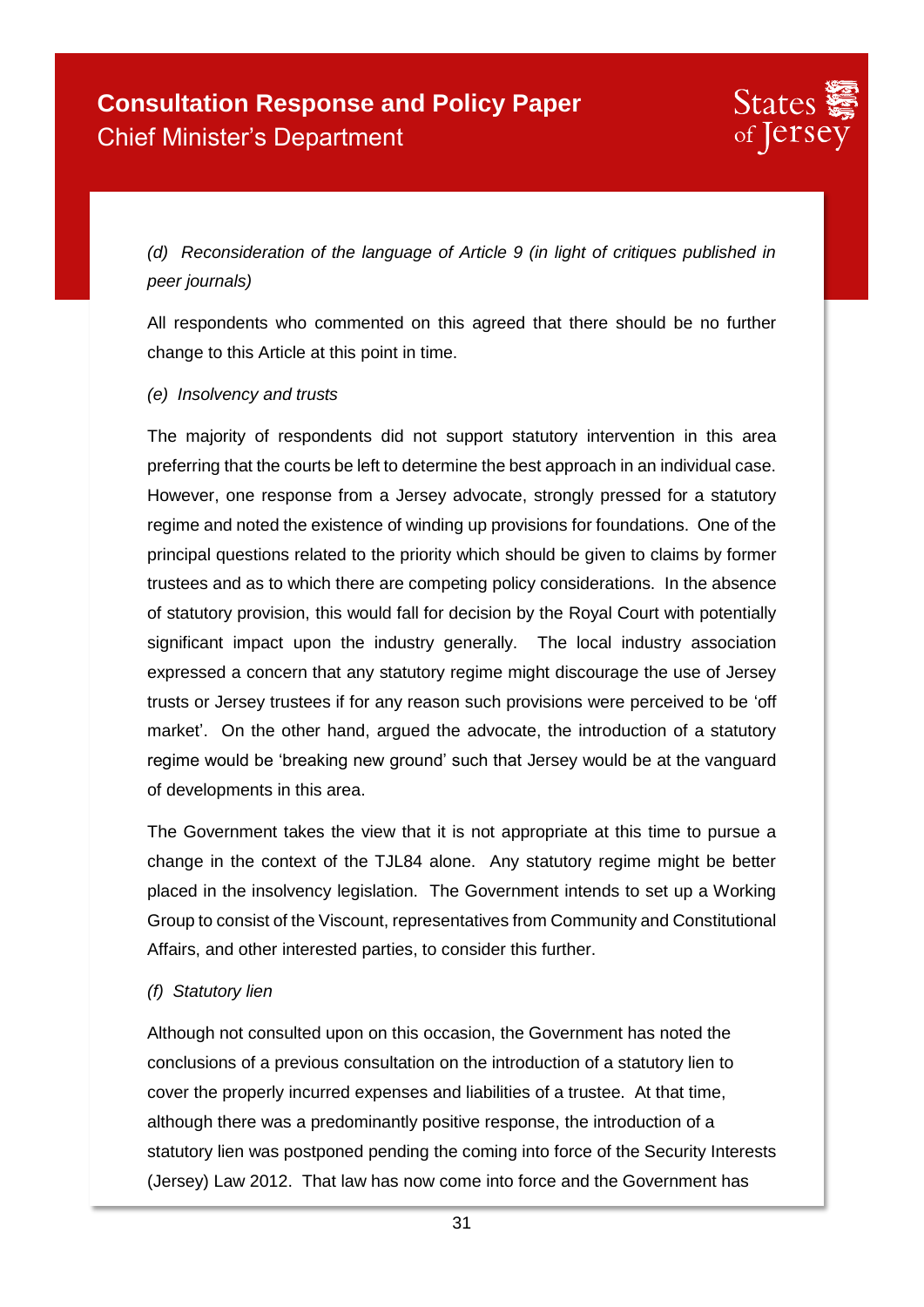

also noted the two relatively recent cases of In Re Z [2015] JRC031 and Investec Trust (Guernsey) Limited v Glenalla Properties Limited & Ors [2014] 29 October 2014 (Gsy CA) in which the existence of an equitable lien in Jersey law has been confirmed.

A statutory lien has been introduced in Guernsey.

Accordingly, the Government considers it is appropriate to reflect this position in legislation and intends to instruct the Law Draftsman as follows:-

- Lien to be non-possessory and accordingly to continue to apply even after the trustee has left office and surrendered the trust property to a new trustee;
- Lien to secure the payment of authorised remuneration to the trustee and reimbursement of all expenses and liabilities reasonably incurred by the trustee;
- Lien to arise at the time the remuneration falls due or the expense or liability is incurred;
- Lien to take priority over the interests of the beneficiaries but be subsequent to other charges on the trust property;
- Lien to survive a distribution unless expressly waived;
- Lien to be defeated by a bona fide purchaser for value in which case it should attach to the sale proceeds.

It is considered that the lien should continue to attach to property that is distributed to a beneficiary as although a trustee could expressly state this when a distribution takes place, this does not necessarily protect a retired trustee as the distribution will be handled by a new trustee who may not make the requisite express statement. In terms of policy, it is considered inequitable that a retired trustee might, in this way, lose any right to be reimbursed for expenses incurred properly in the course of their trusteeship.

Questions as to the priority of the trustee's lien against other creditors and indeed between a former and current trustee remain to be determined. It is considered more appropriate for these questions to be determined in due course by the court rather